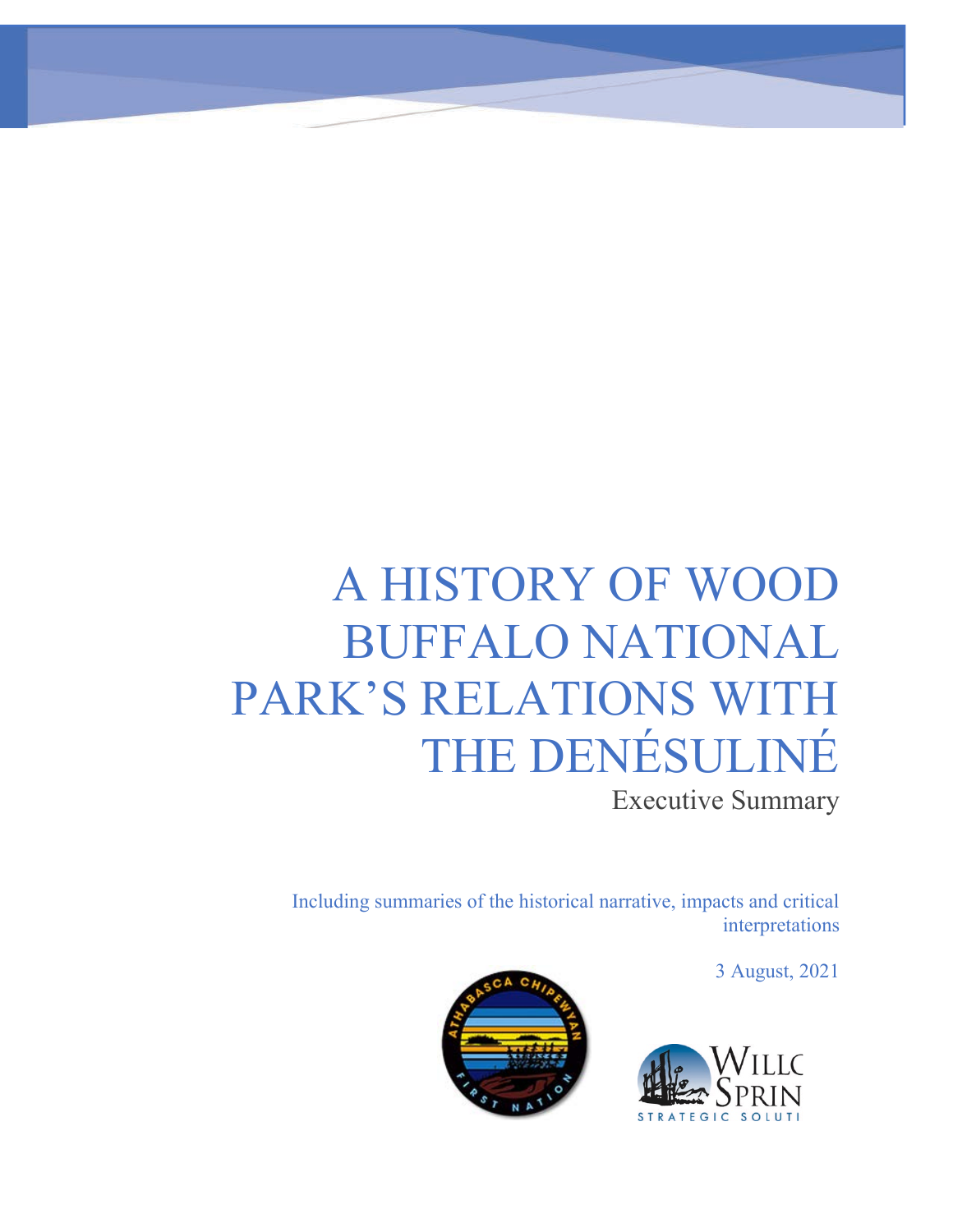#### Introduction

In much of the public discourse about national and provincial parks, there has been a tendency to uncritically celebrate their existence as a significant element of Canadian national history and identity, and as important triumphs of  $20<sup>th</sup>$  century environmentalism.<sup>1</sup> Yet celebratory narratives have often ignored the damage they inflict on Indigenous communities, who are usually displaced in the process of their creation. From the most famous National Parks like Banff and Jasper to provincial parks like Desolation Sound in B.C., the common story is that parks and their administrations have displaced, dispossessed, excluded and impoverished Indigenous peoples, with long-term, intergenerational impacts.2 Indeed, protected nature areas such as parks have been experienced by Indigenous peoples globally as key elements of the history of colonization and genocide.

The history of relations between Wood Buffalo National Park (henceforth "the Park") and the Dené community that became Athabasca Chipewyan First Nation (previously called the Chipewyan Band) reflects this history. The Park takes up a large portion of ACFN's much wider traditional territory and also encompasses specific places of importance to ACFN, where Dené people resided, travelled, settled, built homes, and harvested for many centuries prior to 1922. Central to the Park's creation, expansion and management were a series of evictions of Denésuliné people from their homes and land-use areas; separations of Dené families; and restrictions on Treaty-protected rights to reside in and use the land and waterways as the Denésuliné had done since time immemorial. This history of displacements and Treaty violations committed by the Canadian government had significant, long-term, harmful impacts on the Denésuliné people whose territories WBNP took up.

For specific examples of these processes across the globe, see: Phillip Burnham, *Indian Country, God's Country: Native Americans and National Parks* (Washington, D.C.: Island Press, 2000); Robert Keller and Michael Turek, *American Indians and National Parks* (Tucson, AZ: University of Arizona Press, 1998); Mark Spence, *Dispossessing the Wilderness: Indigenous Removal and the Making of National Parks* (Oxford: Oxford University Press, 1999); Ramachandra Guha, "The Authoritarian Biologist and the Arrogance of Anti-Humanism: Wildlife Conservation in the Third World," *The Ecologist* 27, no. 1 (January/February 1997): 14-20; David Himmerflab, "Moving People, Moving Boundaries: The Socio-economic Effects of Protectionist Conservation, Involuntary Resettlement and Tenure Insecurity on the Edge of Mt. Elgon National Park, Uganda," World Agroforestry, 2006), http://apps.worldagroforestry.org/programmes/african-highlands/pdfs/wps/ahiwp\_24.pdf; Roderick P. Neumann, *Imposing Wilderness: Struggles over Livelihood and Nature Preservation in Africa* (Berkeley: UC Press, 1998); Klaus Seeland, "National Park Policy and Wildlife Problems in Nepal and Bhutan," *Population and Environment* 22, no. 1 (September 2000): 43-62

<sup>1</sup> See, for example, J.C. Nelson and R.C. Scace, eds., *The Canadian National Parks: today and tomorrow, Proceedings of a Conference Organized by The National and Provincial Parks Association of Canada and The University of Calgary* (Calgary, AB: University of Calgary Press, 1969).

<sup>2</sup> See, for example, Ted Binnema and Melani Niemi, "'Let the line be drawn now': Wilderness, Conservation, and the Exclusion of Aboriginal People from Banff National Park in Canada," *Environmental History* 11 (October 2006): 724-50; Jonathan Clapperton, "Desolate Viewscapes: Sliammon First Nation, Desolation Sound Marine Park and Environmental Narratives," *Environment and History* 18, no. 4 (November 2012): 529-559; Tina Loo, *States of Nature: Conserving Canada's Wildlife in the Twentieth Century* (Vancouver: UBC Press, 2007); Roberta Nakoochee, "Reconnection with Asi Kéyi: Healing Broken Connections' Implications for Ecological Integrity in Canadian National Parks," MA Thesis (Guelph: University of Guelph, 2018); Barry Sadler, "National parks, wilderness preservation, and native peoples in northern Canada," *Natural Resources journal* 29: 185-204; Jonathan Sandlos, *Hunters at the Margin: Native People and Wildlife Conservation in the Northwest Territories* (Vancouver: UBC Press, 2007)*;* Megan Youdelis, "'They could Take You out for Coffee and Call it Consultation!': The Colonial Antipolitics of Indigenous Consultation in Jasper National Park," *Environment and Planning: Economy and Space*  48, no. 7: 1374-92; Megan Youdelis, Roberta Nakoochee, Colin O'Neil, Elizabeth Lunstrum and Robin Roth, " 'Wilderness' revisited: Is Canadian park management moving beyond the 'wilderness' ethic?" *The Canadian Geographer* (2019): 1-18.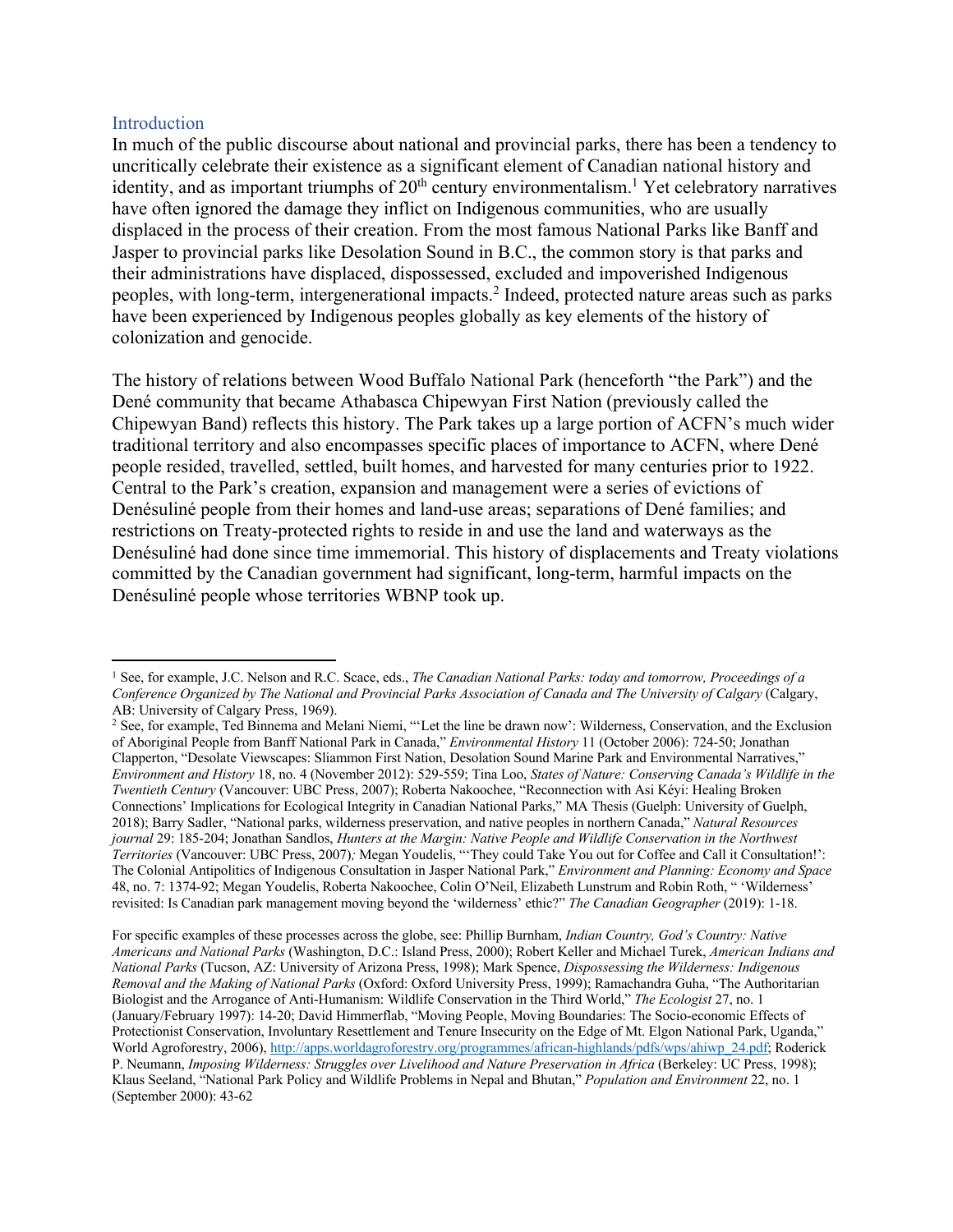The history of the Park has been widely interpreted by the community as a history of broken Treaty promises and violations of Dené Treaty and hereditary rights. As many Elders and community members have indicated, 23 years after the band adhered to Treaty 8, the promises to maintain Dené rights "as long as the sun walks and the rivers flow" were broken through the creation of the Park. WBNP's 1922 creation, 1926 expansion and management throughout the 20<sup>th</sup> century, as well as a forced membership transfer from the Chipewyan Band to the Cree Band

*"They broke their promise long ago."* 

*Victoria Mercredi, 1998*

in 1944, displaced many ACFN members from their territories and homes within the Park, restricted their ability to continue harvesting and living on the land as they always had done, and divided families and the community.

The history and impacts of Wood Buffalo National Park cannot be understood without reference to a wider historical context of genocide and colonization. Drastic transformations were already taking place across Denésuliné territories as the Park was created and expanded, due to epidemics, residential schools, displacements by incoming settlers and white trappers, industrial activity, drastic economic and environmental changes, and the W.A.C. Bennett Dam. The Park's impacts were amplified within this wider historical context of genocide and colonial elimination. It was therefore a major player in a history in which, as ACFN Elders wrote in 2003, "an originally healthy and relatively affluent society… has been colonized and disenfranchised and has been losing traditional lands" over the past 250 years.<sup>3</sup>

Numerous individuals interviewed for this report repeatedly expressed the wish that this story be told, with a view to obtaining genuine acknowledgement from Parks Canada, a formal apology, and appropriate reparations. The following report aims to support this goal. It draws on extensive, original archival and oral history research and a deep scan of secondary literature to detail the complex and fraught history of relations between Wood Buffalo National Park and Athabasca Chipewyan First Nation (ACFN) and their Denésuliné ancestors.

In Spring 2019 the Band contracted Willow Springs Strategic Solutions (WSSS) to conduct the research. In collaboration with a community steering committee, the researchers employed a mixed methodology guided centrally by community-engaged research approaches. The research occurred in two phases: Phase I, which focused on archival research, critical engagement with existing research ACFN had previously conducted, and in-depth review of the wider secondary literature. The report critically engages with hundreds of historical documents from Library and Archives Canada in Ottawa, the Provincial Archives of Alberta in Edmonton, and the community archives of ACFN in Fort Chipewyan and Fort McMurray. Phase II focused on community engagement through extensive original interviews with Elders, knowledge holders and community members. The report draws on 44 historical interviews previously conducted with ACFN members from the 1970s onward<sup>4</sup> and 29 new interviews with 30 ACFN members, MCFN members and Métis residents, conducted from November 2020-May 2021. The current iteration of the full report was completed in July 2021.

<sup>3</sup> ACFN, *Footprints on the Land: Tracing the Path of the Athabasca Chipewyan First Nation,* (Fort Chipewyan: ACFN, 2003)*,* p. 9.

<sup>4</sup> Including transcripts from interviews for the Treaty and Aboriginal Rights Research Report in 1974; interviews with Lorraine Hoffman in 1998; a written questionnaire with ACFN Elders (undated); interviews from the ACFN Land Use Plan – Preservation Areas Study, 2009; and interviews from the Dené Laws research study, 2015.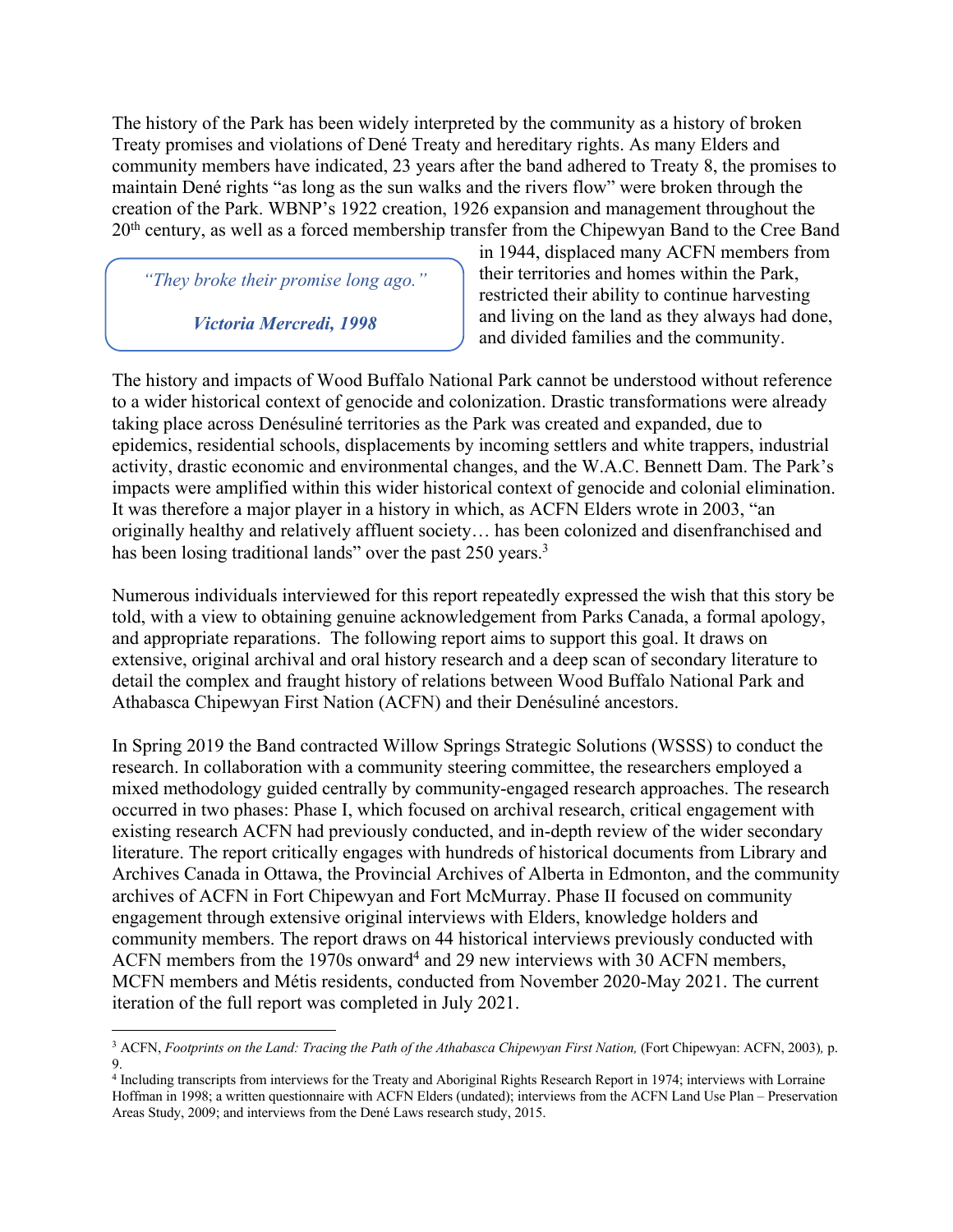Due to public health restrictions resulting from the global COVID-19 pandemic, all interviews conducted for this report took place remotely. It is possible that, despite best efforts to mitigate the communication disconnect resulting from the pandemic, the researchers have not spoken to everyone who might be interested in participating, and therefore some voices may be missing from the narrative that follows. The researchers are treating the report therefore as a "living document" rather than a finished product or a closed book. It is assumed that if or when further interviews take place and additional perspectives emerge, these will enhance the report, providing opportunities to update the research conducted to date. It is possible the story, conclusions and implications may evolve based on new findings.

It is hoped that this report will operate as a springboard and source of ample information for ACFN's campaign to garner public attention to this history, as well as a national apology and appropriate compensation for the intergenerational impacts of the violence, dispossession and displacement that characterized it.

## Section 1: Denésuliné relations to the land and water

*"Therefore the land we inhabit is rightfully ours. It doesn't belong to the buffalo, and it doesn't belong to the white people since we are the original inhabitants of the land. We have the aboriginal rights of the land to claim as ours." (Billy Simpson, 1974).5*

To fully understand the history and impacts of Wood Buffalo National Park on the lives and well-being of ACFN and their Denésuliné ancestors, it is key to understand their longstanding relations to the lands and waterways from which they were displaced. Extensive evidence from oral interviews and previous research ACFN has conducted clearly demonstrate the deeply rooted relations the Denésuliné have always had with the land now encompassed by the Park, and with the much wider surrounding region from which the parklands are inseparable. Specific sites within the Park, including the Birch River/House Lake settlements, sites at Lake Mamawi, Lake Claire, Moose Island and Lake Dené, sites along the Birch Mountains, a settlement at Peace

Point and sites along all five rivers noted in Treaty 8 are key Dené places that must be situated within a much wider Denésuliné homeland and traditional territory.

This report takes a broad and holistic perspective on land-use and occupancy – *"Whose land is it? Nobody's. Ours, ours. It's always been ours."*

*ACFN Elder Jimmy Deranger, 2021*

understanding that the value of the land and water for the Denésuliné is not defined strictly economically and cannot be siloed as non-Indigenous land-use practices often are. Free and unimpeded access to Dené territory maintains health and well-being, sustains livelihoods. supports traditional governance, sustains social and kinship relations, ensures the intergenerational transmission of knowledge, language and history, and safeguards cultural continuity. This holistic view on land use suggests that forcible displacements like those imposed after the creation of the Park would lead to serious, multidimensional and intergenerational impacts. *"Whose land is it? Nobody's. Ours,* 

<sup>5</sup> Transcript of interview with Billy Simpson, interviewed by Jimmy Deranger, Fort Chipewyan, 7 February, 1974, Treaty and Aboriginal Rights Research, Indian Association of Alberta, p. 4.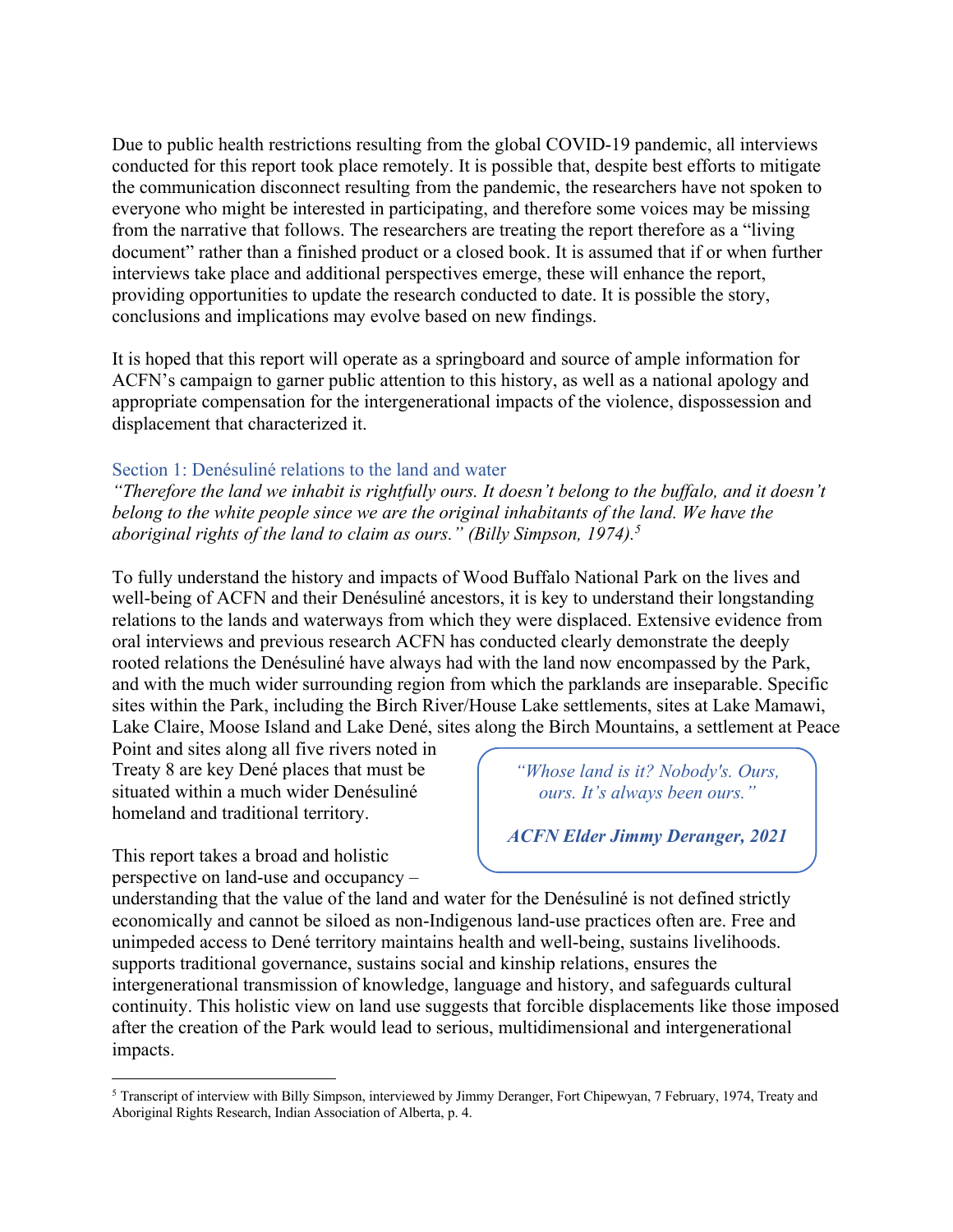### Section 2: Historical Narrative

*"How I feel about the Parks on the map, I don't think much of it because we were not consulted, to start with, we are not aware of when were they created and by who and who authorized that."6 (Alec Bruno, 2009).* 

Wood Buffalo Park was first proposed by Dominion officials as early as 1911, imagined as a game sanctuary urgently needed to preserve the last-known remaining wood bison herd in North America. Maxwell Graham (Parks Branch – Animal Division) claimed in 1912 that "The only way to continue in abundance and in individual vigour any species of game, is to establish proper sanctuaries," where "no hunting or trapping...should be allowed".<sup>7</sup> He stated: "The interest of the entire people of this Dominion, and to some extent that of the entire civilized world, is centred on the continued existence of the forms of animal life."8

Urgent claims about the need to preserve species like the wood bison of this region went handin-hand with negative assumptions about local Indigenous land-use that were common across the British empire at the time.<sup>9</sup> Indigenous harvesters were assumed to be a threat: government officials' discourse about game preservation was usually mixed with racist rhetoric about Indigenous harvesters, whom they inaccurately described as "reckless and wanton." Racist rhetoric about Indigenous land-use was of course unfounded; in Denésuliné territories, deeply embedded caretaking practices have always guided Dené land-use.<sup>10</sup> Still, administrators in these early years were "willing to exaggerate the dangers facing the bison population" by applying sweeping accusations to further their goal.<sup>11</sup> This helped justify the creation of the Park.

### *A lack of direct and meaningful consultation*

From the earliest days of the Park's existence, Denésuliné rights, needs and concerns were dismissed, and local residents and land-users were not meaningfully or directly consulted. The oral record confirms this lack of direct and meaningful consultation – virtually all Elders and community members interviewed for this research in 2020 and 2021 stressed the lack of consultation when the Park was created. One Elder, who requested to remain anonymous in this report, suggests that this was common practice at the time: "there was no consultation then."12 Apart from indirect consultation with Indian agents and missionaries (which seem to have had little lasting impact on the Park administration's decisions), little direct consultation with Dené residents is evident from the archives.

The late Elder Alec Bruno stated, "The Elders said they weren't aware of WBNP being created…no government officials ever came to them for consultation or input from the trappers and hunters of the region. So this proves that they, the government didn't intend to share this

<sup>6</sup> Alec Bruno, Focus Group PA-1, ACFN Land Use Plan, Old Fort Elders, Ft. Chipewyan: ACFN, October 15, 2009. (ACFN online archives, CKK).

<sup>7</sup> Letter from M. Graham to J. Harkin, 30 June 1912, LAC RG 85, vol. 665, file 3911, pt. 1.

<sup>8</sup> Ibid.

<sup>&</sup>lt;sup>9</sup> See, for example, Jonathan Sandlos, "Landscaping Desire: Poetics, Politics in the Early Biological Surveys of the Canadian North," *Space and Culture* 6, no. 4 (Nov. 2003): 395-414.

<sup>&</sup>lt;sup>10</sup> Pat Marcel and Arlene Seegerts, "The Rights to Practice Our Treaty Rights & The Importance of Co-Management with the Province of Alberta" (Fort Chipewyan: ACFN, n.d.), p. 20.

<sup>11</sup> Sandlos, *Hunters at the Margin*, p. 53.

<sup>12</sup> WBNP2021-Keltie Paul and anonymous Elder-11-25-21.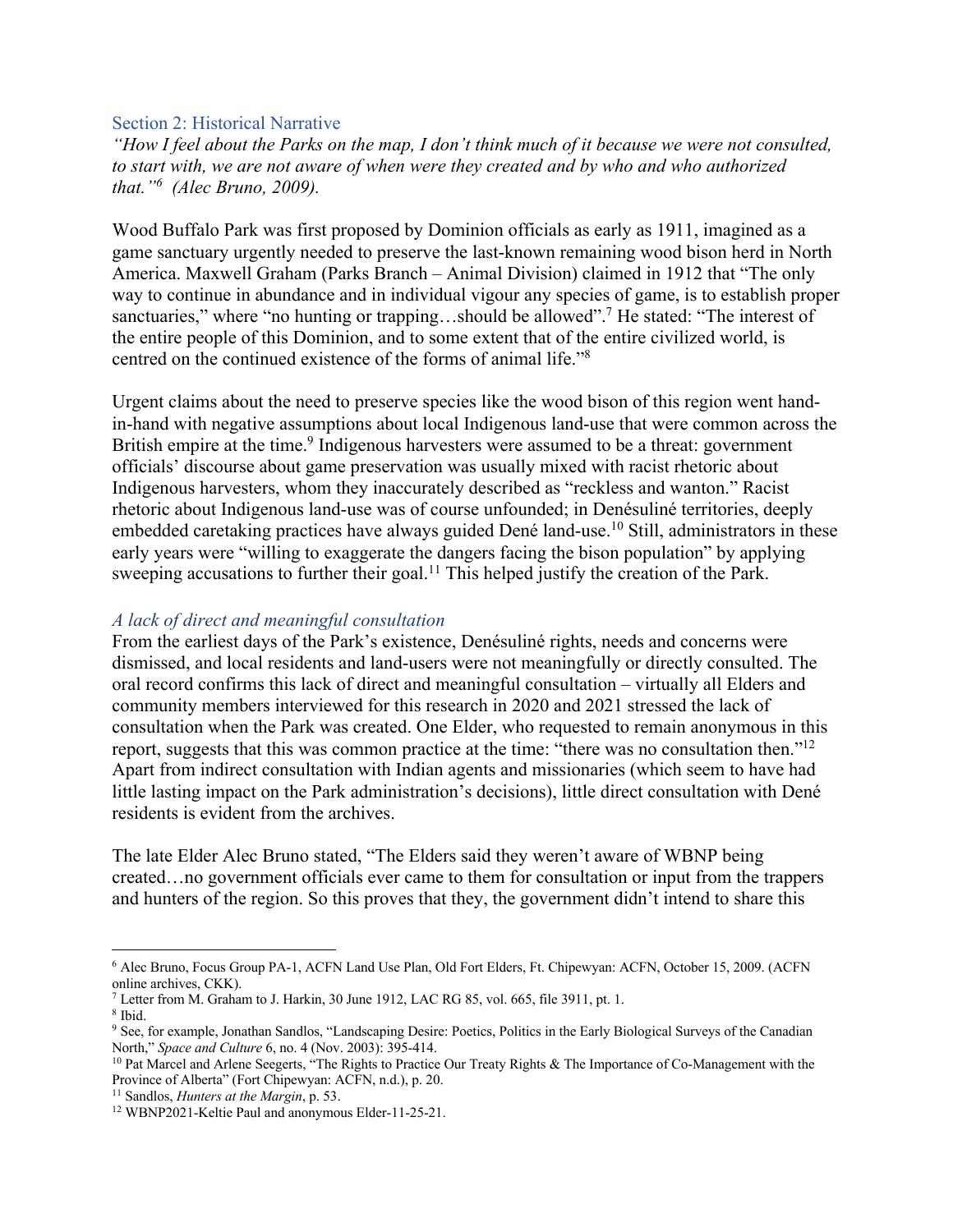with our people. Trappers and hunters weren't given any say in the formation of WBNP."<sup>13</sup> Drawing on the oral history he knew, Frank Marcel confirmed, "From what I understand, they

the Government just went ahead and grab as much land as they needed for their own use, no input from the locals. People were not notified of the changes they will face because of this WBNP creation."<sup>14</sup>

# *A promise to return the land*

Many members have suggested that, if Denésuliné leaders were consulted about the Park in the early days, they may have only agreed to it because they were led to believe that their lands would only be

*"Wood Buffalo is not what we expected from the newcomers, because before Wood Buffalo the Denésuliné, from day one, looked after all the Europeans when they came into Canada."*

*Elder Fredalin Deranger, 2021*

loaned temporarily. Parks officials promised residents and land-users that the land transferred to foance temporarity. I also officially profiles the sidents and faile-users that the faile transferred to<br>the Park would be returned. Some Elders were told that the loan would be no more than one or two decades, while others recall oral stories of a 99-year lease, which, if executed at the time of two decades, while others recall oral stories of a 99-year lease, which, if executed at the time of the 1922 Park creation, should be coming to its end in late 2021. *because before Wood Buffalo the*   $\frac{2021}{1}$ 

No written record of this loan has been discovered in the archives to date. Whether the promise was made orally in good faith by government officials and then broken, or the document was was made orally in good faith by government officials and then broken, or the document was destroyed, is unclear. Extant written document or no, the oral record contains extensive evidence destroyed, is unclear. Extain written document of ho, the oral record contains extensive evidence<br>of this promise. Jimmy Deranger recalls Elders telling him in interviews in the 1970s that Parks officials had told their families they would only use the land "for a number of years." They also told land-users that they would be able to "go on doing what they want to do" while the land was on loan.<sup>15</sup> Elder Billy Simpson confirmed, "apparently it was just loaned to [them]"<sup>16</sup> and the late ACFN Elder Alec Bruno stated decades later that "the Government had promised the trappers that they intended to use this WBNP area, just for ten to fifteen years only. After that they will return the land back to the trappers to use it as they had done for many years before. Eighty plus years later the WBNP is still in existence. Another broken promise to our people."17

# *Conflict with Indian Affairs*

Park planners' goal of creating a sanctuary devoid of all human activity faced pushback from the Indian Affairs Branch. This delayed the process and resulted, initially, in a more moderate arrangement. Several Indian Affairs officials vehemently opposed the bison sanctuary when it was first proposed, arguing that unlike with southern parks such as Banff or Jasper, displaced Indigenous residents in the Wood Buffalo Park area would not have alternative options to make a living and therefore would have to rely on social assistance to survive after being removed from

<sup>&</sup>lt;sup>13</sup> Alec Bruno, Written questionnaire, "ACFN Elders on Wood Buffalo National Park," (Fort Chipewyan: ACFN Community Archives, n.d.).

<sup>14</sup> Frank Marcel, Written Questionnaire, "ACFN Elders on Wood Buffalo National Park," (Fort Chipewyan: ACFN Community Archives, n.d.).

<sup>15</sup> WBNP2021-Jimmy Deranger-03-25-21.

<sup>&</sup>lt;sup>16</sup> Interview with Billy Simpson, Treaty and Aboriginal Rights Research.

<sup>&</sup>lt;sup>17</sup> Alec Bruno, Written questionnaire.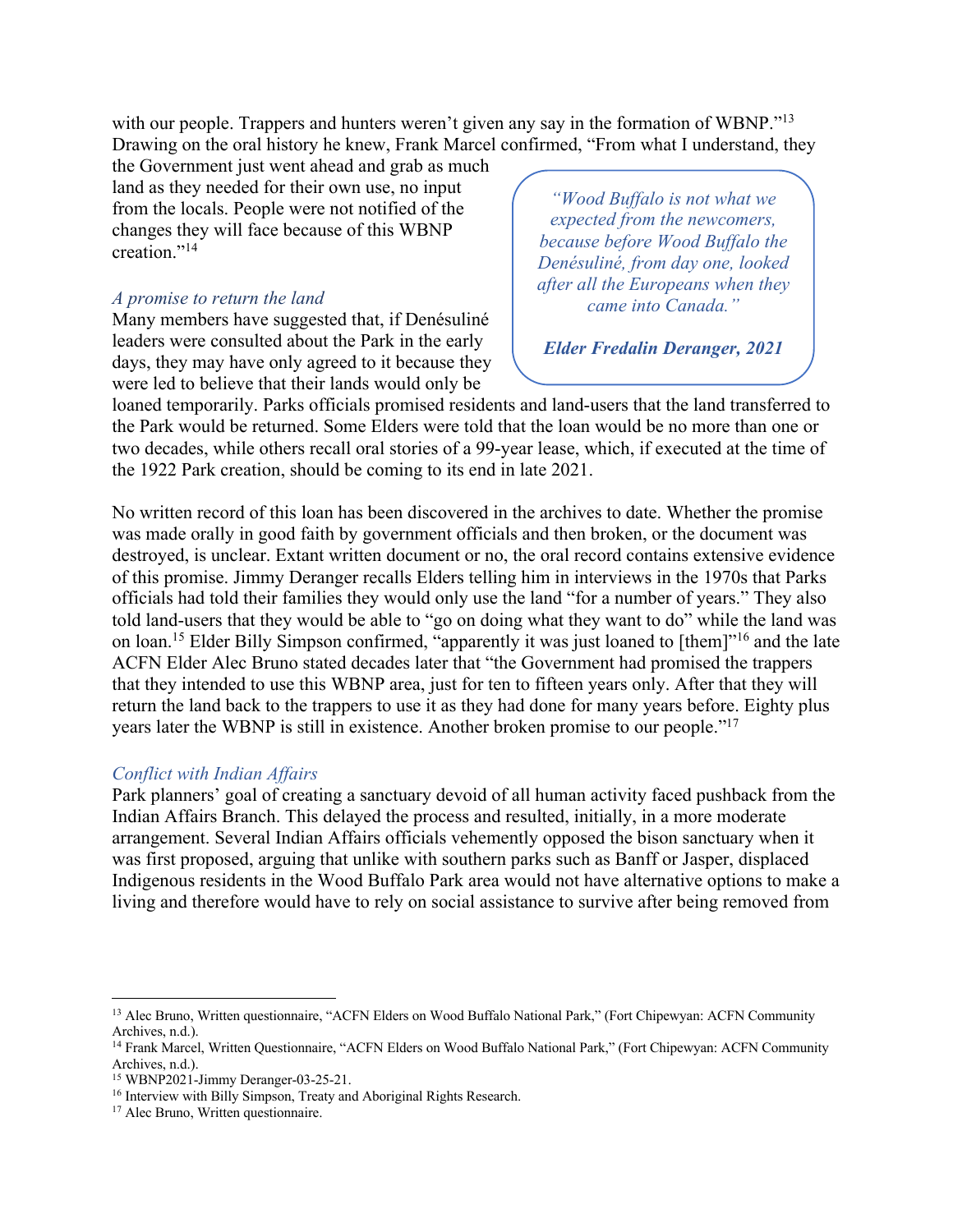the Park<sup>18</sup> Because of this tension, plans for the sanctuary were put on hold from 1916-1920.<sup>19</sup> When Park planning resumed, the Advisory Board on Wildlife Protection passed a resolution calling for the creation of a park in June  $1920.^{20}$ 

Wood Buffalo Park was created in December 1922 by Order-in-Council P.C. 2498. The Park boundaries, encompassing 10,500 sq. mi. on both sides of the Alberta/NWT border, were made

official, and the Department of the Interior was granted administrative authority (see Appendix I). Opposition from Indian Affairs ensured that Treaty harvesters could maintain their rights to reside and harvest in the Park, as long as they abided by game laws and did not kill bison. All other non-Treaty harvesters (i.e. Métis and white harvesters) were excluded. Parks administrators did not consider this arrangement to be upholding

*"The fact that Wood Buffalo Park is a National Park as is Elk Island, Banff and Jasper, it is my humble opinion that hunting, trapping or fishing by any person, whether Treaty Indian or not, is a privilege and not a right."*

*R.I. Eklund, Dept. of Interior, 1955*

a treaty obligation, however. Parks administrators never referred to Indigenous harvesters' access to the Park as a treaty right. Henceforth, in its policy and discourse the Park administration framed Treaty rights within and around the Park as *privileges*, granted by the government on grounds of compassion. Graham wrote to Finnie in 1923, "a great concession is made in granting *g* hunting and trapping privileges to treaty Indians in a special game sanctuary."<sup>21</sup> As O.S. Finnie stated, "the only persons allowed such a *privilege* are those Treaty Indians who from immemorial times have hunted and trapped in the area now a park, this privilege was accorded these people both on compassionate grounds and as a matter of both equity and policy."<sup>22</sup> *"The fact that Wood Buffalo Park is a n* all *national Park as is never* referred to Indigenous narvesters

Furthermore, this arrangement changed in 1926 when the Park was expanded, and Dené leaders, residents and land-users watched as their sovereignty, livelihoods and rights were trivialized and eroded over time. The creation of the Park in 1922 thus initiated a history of broken treaty promises producing severe challenges for the ancestors of ACFN.

# *Wainwright Bison Importation and Park Expansion – 1926*

Although the Parks Branch had achieved their victory in 1922, they continued their attempts to eliminate Dené and Cree people entirely from the Park. In a 1925 letter, O.S. Finnie claimed, "[a]s long as they are permitted to enter it will never be a sanctuary."<sup>23</sup> These administrators were unsuccessful until the importation of plains bison from the south in 1925.

Discussions about importing several thousand young bison from the Buffalo Park in Wainwright, Alberta began in 1923, as the Wainwright herd had grown significantly and was escaping and

<sup>&</sup>lt;sup>18</sup> Arthur Meighen, "Address of Welcome," in *National Conference on Conservation of Game, Fur-Bearing Animals and Other Wild Life, 18-19 February 1919, ed. Commission of Conservation of Canada (Ottawa: King's Printer, 19* <sup>19</sup> M. Graham to O.S. Finnie, Memo, "STATEMENT AS TO THE CAUSES THAT LED UP TO THE CREATION OF THE

WOOD BUFFALO PARK," 4 June, 1924, p. 6. NAC RG85, Vol. 1213, File 400-2-3, v.1<br><sup>20</sup> Minutes, Advisory Board in Wildlife Protection, 18 June 1920, LAC RG10, Vol. 4085, file 496,658-1A.

<sup>&</sup>lt;sup>21</sup> Ibid.<br><sup>22</sup> Finnie to McDougal, 20 July, 1925, LAC RG85, Vol. 1213, File 400-2-3, vol. 1. Emphasis added.

<sup>23</sup> O.S. Finnie to Gibson, 9 December 1925, LAC RG85, Vol. 1213, File 400-2-3, v. 1.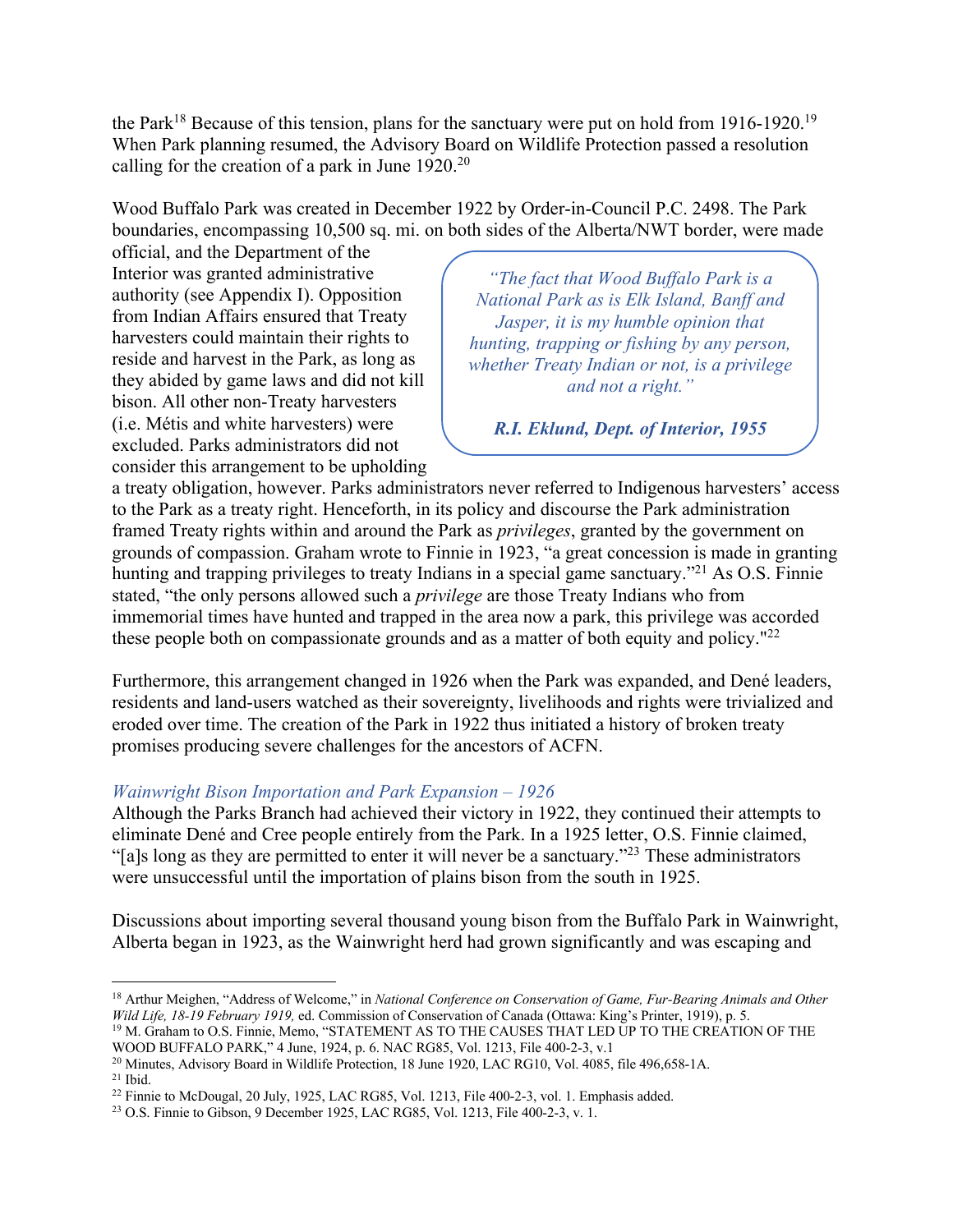destroying pasture for livestock. Despite widespread concerns that the tuberculosis-infected herd would mix and infect the Northern Alberta wood bison, officials pursued the scheme with vigour. Between 1925-1928, 6,673 bison were shipped to the Park and released on the west side of the Slave River.24 As predicted, the plains bison mixed with the wood bison and introduced tuberculosis, a problem Parks Canada manages to this day. Furthermore, the plains bison migrated out of the Park boundaries to feed in the Lake Claire area in 1925. Administrators were "suddenly faced with the problem of protecting the bison that had migrated." $^{25}$ 

They decided to enlarge the Park by annexing the lands that made up the new bison range, primarily south of the Peace River, where many Dené families lived, harvested and moved since time immemorial. WBP was expanded by Order-in-Council P.C. 634 on 26 April, 1926, then further expanded to include Buffalo Lake by Order-in-Council P.C. 1444 on 26 September of the same year.<sup>26</sup> This enlarged the Park to a total of 17,300 sq. mi. (See Appendix I).

## *Permits, Harvesting Laws, and Wardens*

Rather than imposing an outright ban on harvesting in the annex, a formal amendment to the *Dominion Forest Reserves and Parks Act* specified that some people could remain both in the original park and annexed area on a permit-only basis. The Park was split into three zones with varying levels of access restrictions and each with a different set of game laws. Treaty harvesters could continue to access Zone A & B if they procured permits. In Zone C, those who already resided there at the time the annex occurred could apply for permits to stay.<sup>27</sup> White and Métis hunters could only apply for permits in Zone C.<sup>28</sup>

The new Orders-in-Council gave park administrators a great deal of latitude to distribute or withhold harvesting and visiting permits.<sup>29</sup> People had to make a strong case according to the following criteria: First, that they were "bona fide residents of the Park area" and second that "they are dependent upon the game supply of the Wood Buffalo Park for their livelihood."30 But many were refused. The reasons for declining permit applications were inconsistent, and could legally include a wide range of justifications, such as perceived shortage of game or the perception that an applicant was in some way "undesireable." In 1935, for example, Adam Boucher was denied a permit "owing to his gambling tendencies," and he and his wife Victoire Boucher and mother-in-law Sophie Ratfat were evicted from the Birch River settlement. The family had harvested there for generations.<sup>31</sup>

Visiting rights (i.e. for someone residing outside the Park to visit a family member within the Park) were also restricted. Chief Jonas LaViolette had to apply for a permit to enter the Park just

<sup>24</sup> W.F. Lothian, *A History of Canada's National Parks*, Vol. IV. (Ottawa: Parks Canada, 1981), pp. 33-35. See also Jennifer Brower, *Lost Tracks: Buffalo National Park, 1909-1939* (Edmonton: AU Press, 2008). <sup>25</sup> McCormack, "How the (North) West Was Won," p. 140.

<sup>&</sup>lt;sup>26</sup> Order in Council PC 1444, 18 September 1926 RG 85 vol. 1391, file 406-13.

<sup>27</sup> O.S. Finnie to R.A. Gibson, 23 April, 1926, NAC RG85, Vol. 1213, File 400-2-3, pt. 1.

<sup>28</sup> R.A. Gibson to D.J. Allan (Superintendent, Reserves and Trusts, Indian Affairs Branch), 23 September 1938. LAC RG85 v. 1213 file 400-2-3, v.1.

<sup>29</sup> Sandlos, *Hunters at the Margin,* p. 62.

<sup>30</sup> Memorandum from ? to Gibson, Department of Interior, 29 February, 1936, PAC RG85, v. 1213 File 400-2-3, pt. 2A, p. 2.

<sup>&</sup>lt;sup>31</sup> Report from M.J. Dempsey to M. Meikle (Agent and Superintendent), 20 February 1937, LAC RG85, vol. 845, file 7744, pt. 1.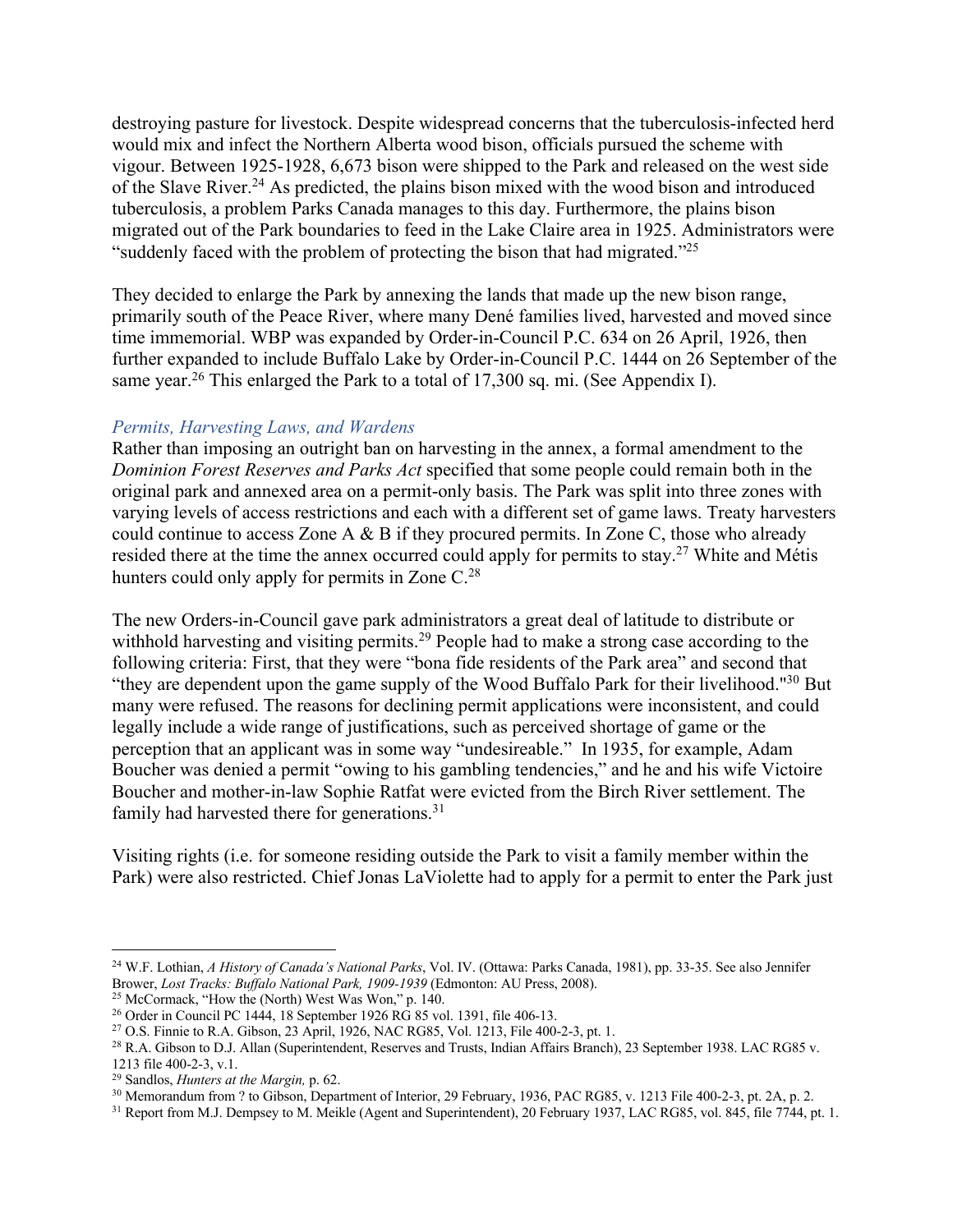to see his band members. <sup>32</sup> Thus, regulations intended to restrict harvesting also restricted Dené people's freedom of movement and separated communities and families.

People could also lose their permits. Those who had received permits in 1926 but at a later date harvested outside the Park, often had their permits revoked.<sup>33</sup> Breaking game laws could also result in permanent expulsion.<sup>34</sup> Numerous RCMP reports from the 1920s-50s detail cases of Indigenous harvesters arrested and tried for breaking harvesting regulations; it was not uncommon for the defendants to lose their permits temporarily or permanently, in addition to having their game confiscated and facing fines.<sup>35</sup>

The oral record relates numerous instances of forcible removals from the Park of those Dené people who had lost their permits or otherwise were unable to prove to the administration's satisfaction their claim to be there, even if they had family members with permits. As one Elder stated, people who were expelled lost everything: "Once you leave, you can't come back. And the people that left their homes were burnt down, they went back [to] get some furniture or whatever they had and they come back to burnt home."<sup>36</sup> Chief Allan Adam recalls his Granny, who was evicted after 1944, telling him, "if my granny had went back they were going to kill her because they were ordered to kill anybody if they resisted to leave and that mainly meant ACFN members, Athabasca Chipewyan First Nation known as Chip Band 201 back then."37

*"As I see it the government had eradicated our people from their homeland just to be replaced by bison. This is unacceptable at any given time – the government had more concern for the animals than they did for our people."*

*Alec Bruno, n.d.*

*"As I see it the government had eradicated our* 

In addition to the new permitting system, conservation laws governing land-use activity across the Park and province became more severe after 1926. By the 1930s, the bison population appeared to be somewhat restored, so preservation policies dedicated to the wood bison were gradually overtaken by a wildlife management structure intent on conserving other game, especially fur-

bearing populations within and outside the Park.<sup>38</sup> This shift proved to be especially challenging for Denésuliné people expelled from their lands after the annex, who witnessed their rights to gather, hunt, trap and fish, and move freely throughout their homelands, eroded over time. *animals than they did for our people."*

<sup>32</sup> M.J. Dempsey to J. Milner (acting District Agent), 1 March, 1933, PAC RG85, v. 852, File 7870. 33 Meikle to Gibson, 15 April, 1937, PAC RG85, v. 1213 file 400-2-3, pt. 2A**.** 

<sup>&</sup>lt;sup>34</sup> See "Regulations governing hunting and trapping in Wood Buffalo Park Established under authority of the Order-in-Council of the 14th December, 1933, P.C. 2589," PAC RG10, Vol. 8409, File 191/20-14-1, pt. 1.; See also W.G. Brown to G.E.B. Sinclair, 20 July, 1951 "Illegal Beaver – Wood Buffalo Park," p. 1, PAC RG10 Vol. 8409, File 191/20-14-1, pt. 2.

<sup>&</sup>lt;sup>35</sup> See, for example, Royal Canadian Mounted Police, Reports on Conclusions of Case, Form 264B, 19 March 1942, PAC RG10 Vol. 8409, File 191/20-14-1, pt. 1; W.G. Brown to G.E.B. Sinclair, 20 July, 1951 "Illegal Beaver – Wood Buffalo Park," p. 1, PAC RG10 Vol. 8409, File  $191/20-14-1$ , pt. 2.<br><sup>36</sup> Phone interview with anonymous Elder, 25 November, 2020.

<sup>&</sup>lt;sup>37</sup> Zoom interview with Chief Allan Adam, 2 February 2021.

<sup>&</sup>lt;sup>38</sup> See for example, Mackay Meikle, "WOOD BUFFALO PARK: Notice to native hunters who have permits for the Wood Buffalo Park," 15 March, 1939, LAC RG85, v. 1213, file 400-2-3, p. 1.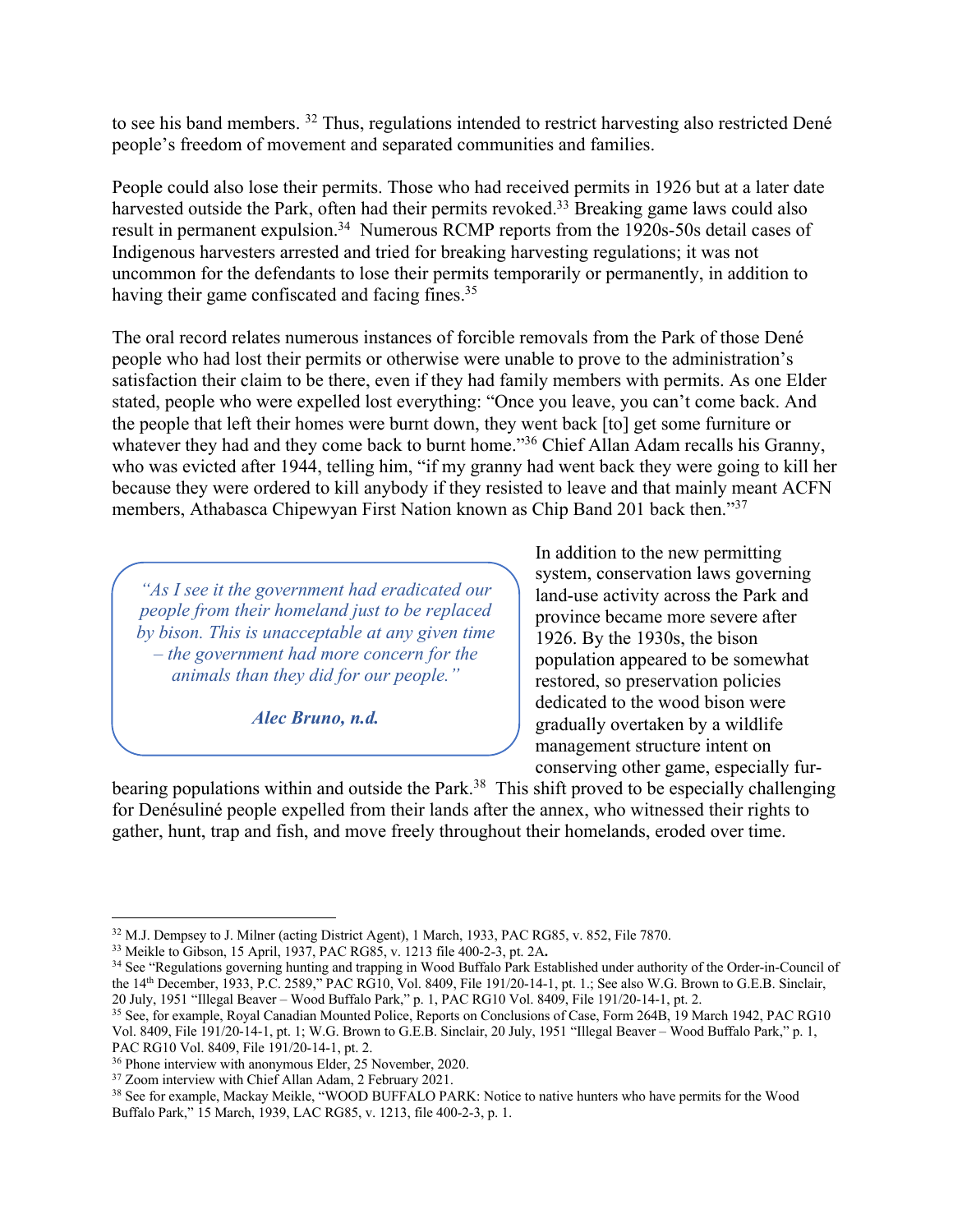Some of the specific new harvesting regulations included bag limits and closed and limited seasons for fur-bearing animals and other large game.<sup>39</sup> Bison hunting remained prohibited. Denésuliné controlled burning practices were outlawed in 1925. One park record indicated that anyone proven responsible for starting a fire in a national park would face fines, imprisonment, or hard labour.<sup>40</sup> The Migratory Birds Convention Act in 1916 banned egg collecting, imposed game seasons on some migratory birds and closed hunting of some birds altogether.<sup>41</sup> Within the Park, big game and non-migratory bird hunting was restricted by seasons (and occasionally prohibited for some species).<sup>42</sup> Harvesting timber within the Park for fuel was also restricted. Laws were particularly stringent when it came to fur-bearing animals, especially muskrat and beaver, whose populations declined steeply in the 1930s and 1940s. Beaver season was closed for several years in these decades, and occasionally marten and muskrat season were closed as well. In 1942 muskrat season was shortened so much that Headman Benjamin Marcel (Elder Pat Marcel's father) complained to authorities that people could barely survive.<sup>43</sup>

Generally, the decades-old assumption that Denésuliné land-users, and Indigenous land-users generally, were dangerous and irresponsible underpinned much of the conservation policy within and outside the Park. Lawmakers also usually claimed new harvesting regulations were being imposed "for their own good."44 As one official wrote in 1947, "We can not…allow the Indians to hunt and trap indiscriminately if we expect to provide animals for him to hunt and trap now and in the future."45

An expanding warden system, initially established in 1911, ensured strict surveillance and enforcement of the rules, and punishment if they were broken. Wardens often worked alongside the RCMP. At the time of the annex, supporters felt "that the present warden system [should] be increased to such an extent that every Indian in the Park could be closely watched, no matter what place in the Park he might be."<sup>46</sup> Wardens distributed permits, collected them at end of season, stamped furs, fought forest fires, killed bison for the bison slaughter relief program, and did other jobs throughout the Park. They enforced the permit system and game laws with varying levels of severity: issuing warnings and fines, arresting people, and suspending or permanently

<sup>&</sup>lt;sup>39</sup> See "Regulations governing hunting and trapping in Wood Buffalo Park Established under authority of the Order-in-Council of the 14th December, 1933, P.C. 2589." LAC RG10, Vol. 8409, File 191/20-14-1, pt. 1; see also Department of Northern Affairs and National Resources, Northern Administration and Lands Branch, Conservation and Management Services, *Wood Buffalo Park Game Regulations, Office Consolidation,* Ottawa: 1 June 1954, LAC RG10 Vol. 8409, File 191/20-14-1, pt. 2; "Precis for Northwest Territories Council: Representations of single Indians for Wood Buffalo Park beaver permits." N.d. LAC RG85, v. 1213 file 400-2-3, pt. 2A; see also letter to Hugh Conn, Fur Development, Indian Affairs, 19 July, 1950, LAC RG10 Vol. 8409, File 191/20-14-1, pt. 1.<br><sup>40</sup> O.S. Finnie to J.A. McDougal, 6 March, 1925, LAC RG85, Vol. 1213, File 400-2-3, v. 1.

<sup>&</sup>lt;sup>41</sup> Government of Canada, Convention for the Protection of Migratory Birds in the United States and Canada, Ratified 7 December 1916, amended in 1999. https://www.canada.ca/en/environment-climate-change/corporate/internationalaffairs/partnerships-countries-regions/north-america/canada-united-states-protecting-migratory-birds.html

<sup>42</sup> Order in Council P.C. 1955-940, *Amendment to the Wood Buffalo Park Game Regulations*, Ottawa: 23 June, 1955, LAC RG10 Vol. 8409, File 191/20-14-1, pt. 2.

<sup>43</sup> Melling, Indian Agent, "Diary of Treaty Trip," Athabaska Agency, 4 July, 1942, LAC RG10 Vol. 8409, File 191/20-14-1, pt. 1; see also Hoey to Gibson, 11 May 1946, LAC RG10 Vol. 8409, File 191/20-14-1, pt. 1.

<sup>44</sup> Extract from Act. Sgt. G.T. Makinson's Report – Resolution, N.W.T., "Re – Treaty Indians – Resolution, NWT. Refusal to Accept Treaty Payment," 3 July 1937, LAC RG85 Vol. 1213, File 400 2-3, Vol. 1; See also E.G., Oldham to R.A. Gibson, 15 September, 1947, LAC RG85, Vol. 1214, File 400-2-3, vol 3A.

<sup>45</sup> Ibid., p.3.

<sup>46</sup> J.A. McDougal to Director, 2 March 1926, v. 1213, file 400-2-3, pt. 1, as cited in McCormack "How the (North)West was Won," p. 149.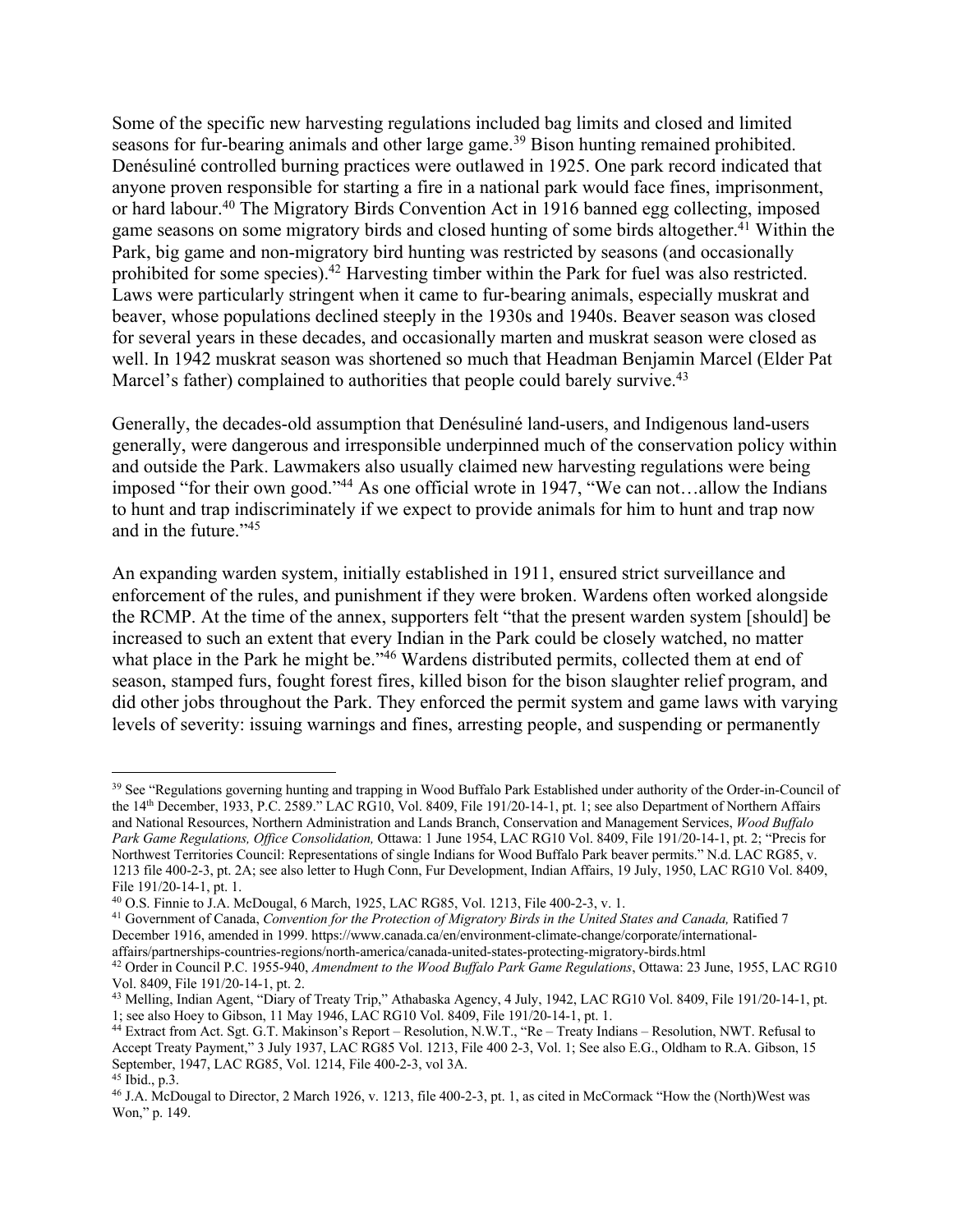revoking permits and expelling people from the Park. In this way, they became a major part of a system that criminalized Dené Treaty-enshrined rights to harvest in their territories.

Extensive evidence from the oral record suggests wardens have abused their power and employed violence and intimidation tactics to control Dené land-use and keep people out of the Park. Many participants explained that these behaviours were products of a much bigger problem: a system that empowered officials to intimidate, harass and harm residents and landusers. Specific accounts of warden abuse reflect a much larger picture in which bullying, mistreatment and violence were normalized and tolerated. As a result, Dené people lived and moved with fear and stress in their own territories. As Keltie Paul indicates, "it really was like living very, very stressfully under a nasty regime."<sup>47</sup>

Dené Elder Magloire Vermillion, who was born at Birch River, explained in 1974: "Even since the treaty was signed," he said, "we were slowly being restricted with game regulations, preventing us from trapping, hunting and fishing. There was no such thing as Park wardens [before Treaty] …along with these buffaloes [from Wainwright], came the park wardens."<sup>48</sup> Permit restrictions, coupled with threats of violence and intimidation, meant people were cut off from their families and territories, and lost their main source of income and homes; with few other options, many could not feed their families and were forced to rely on government relief.<sup>49</sup>

## *Membership Transfer*

One of the most profound changes following the annex and permitting system was a membership transfer from the Chipewyan Band to the Cree Band in 1944. Through this transfer, 36 Dené families who had been living in the Park, with a total of 123 individuals, were transferred from the Chipewyan Band treaty payroll list to the Cree Band (now MCFN) list "through the stroke of a pen," as Leslie Wiltzen describes it. Most of these families had resided and harvested at House Lake, near the Birch Mountains, and at Peace Point: areas that had been "their traditional land where they've homesteaded for many years," according to Frank Marcel.<sup>50</sup>

There is little documentary evidence to be gleaned from the archives to reconstruct the story of why or how the transfer occurred. The few records show it was quickly and quietly done without the knowledge or consent of most Band members. Indian Agent Jack Stewart's diary entries from June 1944 refer to a meeting in which an unspecified number of leaders: "Had a meeting of the Cree Band in office today. Talked over the Election system and also the reserve they have asked for. Part of the Chipewyan band was also here and they put in an application for a transfer to the Cree Band."51 No Band referendum was considered. Stewart updated the lists, and the transfer occurred on paper between June and December 1944. The 1946 Annuity Paylist listed the number of members who had transferred, and the 1949 Indian Census report showed a total Band population reduction from 259 to 161 between 1944 and 1949.<sup>52</sup>

Governmental and Structural Factors in Ethnic Processes," in Kenneth S. Coates and William R. Morrison, *For Purposes of Dominion: Essays in Honour of Morris Zaslow* (North York, On.: Captus University Publications, 1989),

<sup>&</sup>lt;sup>47</sup> WBNP2021-Keltie Paul-11-25-2020.<br><sup>48</sup> Interview with Magloire Vermillion, Interviewed by J. Deranger, 13 February, 1974, Treaty and Aboriginal Rights Research, Indian Association of Alberta (Fort Chipewyan: ACFN Community Archives).

<sup>&</sup>lt;sup>49</sup> See for example Neil Walker to C.B. Carignan, 11 May 1953, PAC RG10 Vol. 8409, File 191/20-14-1, pt. 2.<br><sup>50</sup> Frank Marcel, Written questionnaire, "ACFN Elders on Wood Buffalo National Park," n.d. (Fort Chipewyan: ACFN

<sup>&</sup>lt;sup>51</sup> Jack Stewart, "Daily Journal, 1944," PAA, Acc 71.11/2d, as cited in Patricia McCormack, "Chipewyans Turn Cree:

<sup>&</sup>lt;sup>52</sup> See Jacques Whitford, "Treaty Entitlements Research - Update Report," Tables 1-4 (Fort Chipewyan: ACFN, 2006).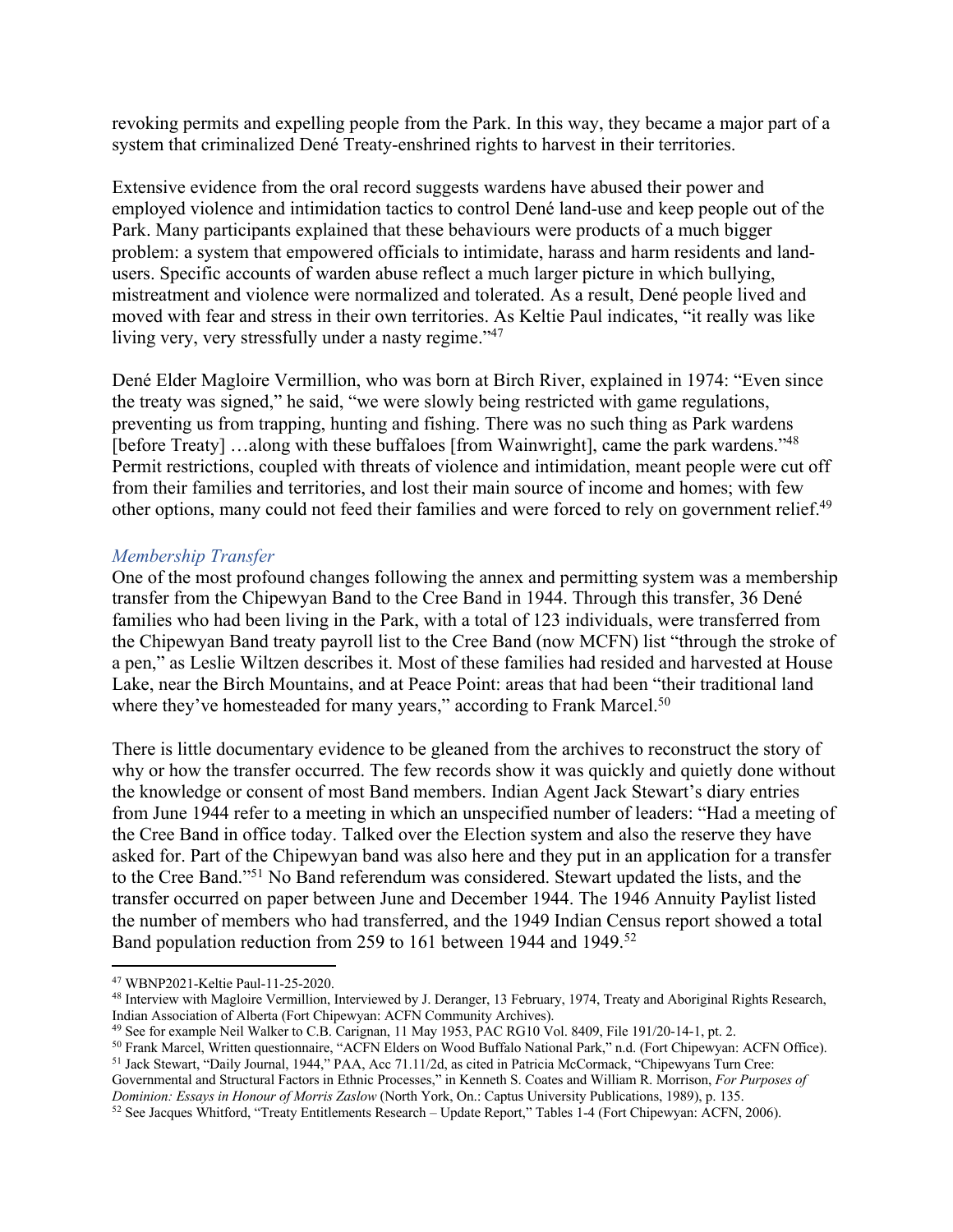The oral record, however, tells a different story. A number of interviewees shared specific family stories about the transfer, including Chief Allan Adam and his late father Elder Alec Bruno, Elder Alice Rigney, Elder Big John Marcel, the late Elder Pat Marcel, Elder Joe Ratfat, and many members of the Simpson and Flett families. Elders hold that the transfer was forced by the government, and may have been a deliberate effort to further limit who could access the Park. "There's no documentation that shows that our chiefs negotiated and allowed for that to happen, because they would never have done that," Leslie states. <sup>53</sup> Some believe the decision was in part intended to reduce Indian Affairs' administrative work by collapsing the different groups into a more simplified structure.<sup>54</sup> Others believe the intention was to remove Dené people altogether from their rights and territory in the Park.

Whatever the reasoning, oral testimony suggests the transfer was forced and has had strong impacts on Dené people in the region since. Those who refused to transfer bands were forced to leave the Park. Some families even saw their cabins burned down. Those who did not change their membership in 1944 were told they had to leave the Park and relocate to Big Point, Old Fort, Jackfish Lake, Point Brulé and Poplar Point. Many Dené families were separated, and kinship connections fundamentally altered; numerous members were disconnected from the wider Denésuliné territory and land-based knowledge; and the overall population of the Band was cut in half. This has had profound impacts on sovereignty, land-use, family and community dynamics, kinship relations, and the overall health and well-being of individuals, families and communities. These impacts are described in detail below.

# *After the annex: Hardship and Dené Activism*

Moreover, as a result of these profound changes, starvation and hardship became a reality that Denésuliné people in the Delta, especially those who were evicted from the Park, faced throughout the  $20<sup>th</sup>$  century. It was a vicious cycle: hunger, competition for furs, and a lack of alternative opportunities made Dené people outside the Park more vulnerable to disease, and in turn the heavy death tolls of epidemics reduced their capacity to harvest and live as they had always done. Many were forced to take government relief, whereas only a few decades before the Park, they could provide for themselves from the land and in fact had thrived. Chief Laviolette's letters emphasized the challenges people were facing. "There are lots of men here looking after the buffalo, no one looking after us...No one seems to care if we starve or not," Chief Laviolette wrote. His letter continued, "sometimes the Police give us a little rations if we go for a [?] but we cannot live on that all the time. Since the fur has left the country you don't know how poor we are, not only in food but clothing and blankets too."55

Faced with these great challenges, Dené leaders and community members frequently and clearly asserted their concerns through protest, petition and requests for government support. They indicated that the new state-imposed regulations not only interfered with their livelihood, but also were violations of their rights. Extensive letter-writing campaigns were a significant part of this activism. At Treaty Days, leaders repeated their concerns to Indian Agents on a yearly

<sup>&</sup>lt;sup>53</sup> Zoom interview with Leslie Wiltzen, 21 January, 2021.<br><sup>54</sup> Ibid. <sup>55</sup> Chief Laviolette to Indian Affairs, 20 February, 1927.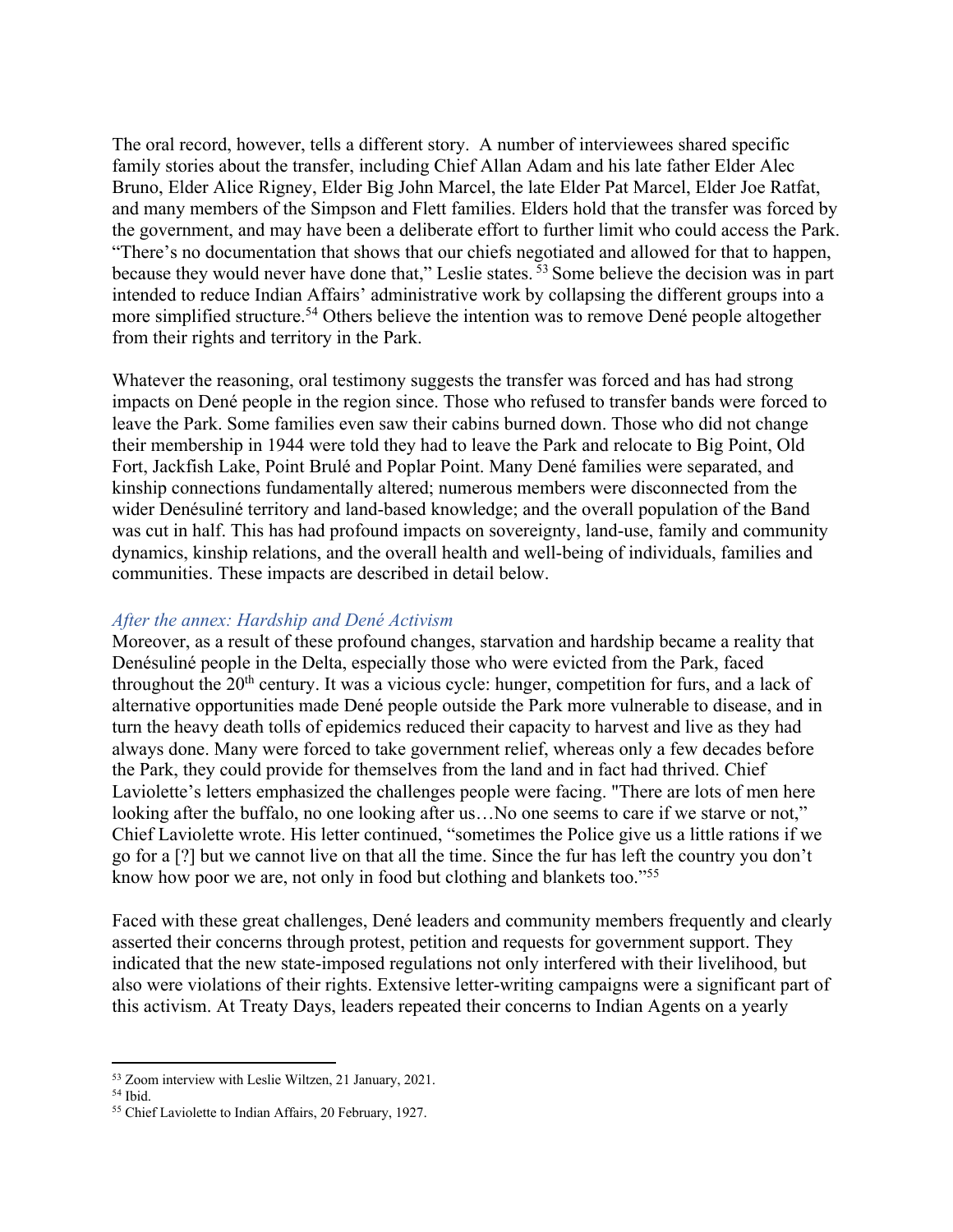basis.56 Some refused treaty payments to protest the Park.57 Another common form of resistance was ignoring or breaking state-imposed game laws. Garry Flett confirmed that "people did it to survive... for sustenance. They had to feed their families."<sup>58</sup> Poaching, however, may also have been a political act, "an attempt to return to the time before an arbitrary and largely impersonal

*"There are lots of men here looking after the buffalo, no one looking after us…No one seems to care if we starve or not."*

*Chief Jonas Laviolette, 1927.*

state bureaucracy" dispossessed them of their lands and restricted their land-use.<sup>59</sup>

These assertions of Dené rights and concerns were usually ignored, dismissed or punished by provincial and federal authorities. Those who resisted and protested by breaking the laws were punished if caught, and their defenses ignored.

Chief Jonas Laviolette described the typical response of authorities to Dené requests for help: "I have been waiting long to hear from you that I think you have forgotten all about me and my people from Fort Chipewyan."<sup>60</sup> When missionaries and Indian Agents petitioned on behalf of those facing starvation, officials flippantly argued that "Every Indian who is not entitled to trap in this area is always ready to give advise [sic] and criticize Wood Buffalo Park management."61 Some administrators outright dismissed complaints of starvation. For example, when in 1937 some hunters requested permission to kill one bison in the case of very serious need, they were refused because the officials people would start to fake "a starving condition very quickly" if given the opportunity.62 When residents suggested reasonable solutions or compromises, they were often denied. For example, in 1937 leaders in the Northwest Territories requested permission for a head of family to kill a bison if their families were starving, they were refused since "the privilege would be abused…the Government was preserving the buffalo for the Indians' own good."63

# *Reserves and harvesting preserves*

It also took decades to officially secure reserves where those Dené people evicted from the Park could safely reside and safeguard their harvesting rights. Park restrictions were a central reason why Dené leaders fought for decades to secure reserves: leaders saw reserves as a key way to survive physical displacements and erosions of their rights.

Indian Affairs finally acted on urgent and repeated requests for a reserve by 1931, 32 years after Treaty 8 and nearly a decade after the Park's creation. It was not until 1937 that Order-in-Council 1399/27 granted certificates of title for the surface rights to 49,600 acres of land for the Chipewyan Band reserves in the Athabasca Delta. The province retained control over waterways,

<sup>56</sup> See for example, Melling, Diary of Treaty Trip, Athabaska Agency, 4 July, 1942.

<sup>57</sup> Extract from Act. Sgt. G.T. Makinson's Report" – 3 July, 1937, Resolution, NWT, NAC RG85, Vol. 1213, File 400-2-3, v. 1.

<sup>&</sup>lt;sup>58</sup> Zoom interview with Garry Flett, 6 December, 2020.<br><sup>59</sup> Sandlos, *Hunters at the Margin*, p. 75.

<sup>&</sup>lt;sup>60</sup> Chief Laviolette to Indian Affairs, 20 February, 1927, p. 1.

<sup>61</sup> A.L. Cumming to Gibson, 29 November 1940, PAC RG85, v. 1214, file 400-2-3, pt. 3, as cited in McCormack, "How the (North)West was won," p. 232.

 $62$  Extract from report of Act. Sgt. G.T. Makinson, "Re- Treaty Indians – Resolution, N.W.T. Refusal to accept Treaty Payment," 3 July 1937, NAC RG85, v. 1213 file 400-2-3, v. 1.

 $63$  "Extract from Act. Sgt. G.T. Makinson's Report" – 3 July, 1937, Resolution, NWT, NAC RG85, Vol. 1213, File 400-2-3, v. 1.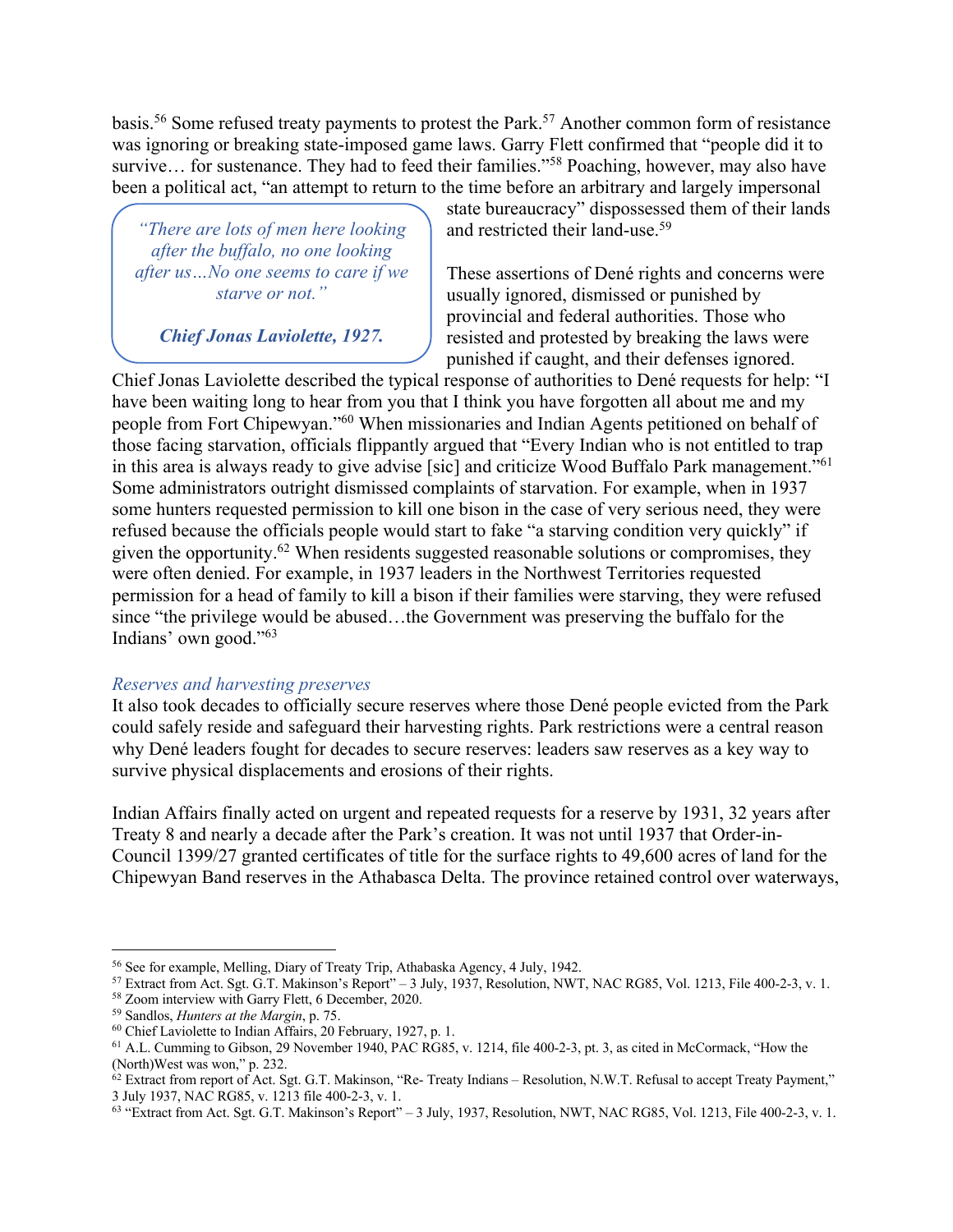mines and minerals and fishing in the Band's IR 201A-G reserves. Surface rights were not officially transferred to the federal government until 1954.64

Elder Pat Marcel related the oral history of another attempt by Dené leaders to mitigate the impacts of the Park. As the IR 201 reserves were being negotiated, Chiefs Alexandre and Jonas Laviolette knew "that the land was too small for ACFN to survive on."65 As a result of their tireless lobbying, a 1935 Order-in-Council set aside a protected area *in addition to* the IR201 reserves. This land was exclusively intended for Indigenous residents. This was a key strategy to protect Dené people expelled from the Park from starvation and hardship.<sup>66</sup> However, it seems the province abandoned this agreement once the registered trapline system came into place in 1939-1942; since then, it has not been upheld.67 In this way, another attempt by Dené people to protect themselves and their rights after being expelled from the Park was thwarted by government authorities.

These events suggest that after the 1926 annex, federal and provincial administrations were more concerned about protecting game and developing the northern economy than ensuring Indigenous people could survive the drastic changes they faced. Indeed, as historian Patricia McCormack has shown, a central component of the history of Wood Buffalo Park's relation to ACFN is that Dené lives and rights were "dismissed by those with power over them."68

# *The New Management Era, 1960s-Present*

In the 1960s, the Park's administration structure changed. From 1964-1969, full administrative responsibility for the Park was transferred to the National and Historic Parks Branch. It was during this time the Park became Wood Buffalo National Park, as it is known today (WBNP). After this, the administration entered a new era of reorganization, community consultation and management planning.

As Parks Canada moved toward co-management in 1980s and 1990s and more recently made commitments to reconciliation, they have invited ACFN representatives to the co-management table. However, Band members contend that this arrangement does not adequately address the troubled and violent history of displacements and exclusions of the past 100 years. The long history of the Park described above has been characterized by systemic exclusions and displacements of Dené people. Thus, while co-management and reconciliation are promising approaches to Parks management in theory, in practice, they have been challenging and often insufficient. Historical distrust and a structure that tends to relegate Indigenous leaders to consulting positions (rather than meaningful decision-making, co-governing positions) has limited the potential of these approaches and left ACFN participants feeling sidelined and dismissed, as has always been the case in the administration of WBNP.69

 $64$  Through Orders-in-Council P.C. 1954-817 and P.C. 1954-900<br> $65$  Pat Marcel, in Marcel and ?, "The Rights to Practice our Treaty Rights," p. 15.

<sup>&</sup>lt;sup>66</sup> Pat Marcel, in Marcel and ?, "The Rights to Practice our Treaty Rights," p. 14.  $67$  Ibid.

<sup>67</sup> Ibid. 68 McCormack, *"We like to be free in this country"* (Vancouver: UBC Press, 2010), p. 271-72.

 $69$  This is also detailed in the Interpretations section of this report. Leslie Wiltzen described this relationship in detail in his 21 January 2021 Zoom interview, and Pat Marcel also explains the limitations of co-management arrangements to date in his oral history, "The Rights to Practice our Treaty Rights & The Importance of Co-Management with the Province of Alberta." Historians of Parks Canada have also demonstrated the challenges related to Parks Canada's co-management and Indigenous consultation in recent decades. See for example, Megan Youdelis, "'They could Take You out for Coffee and Call it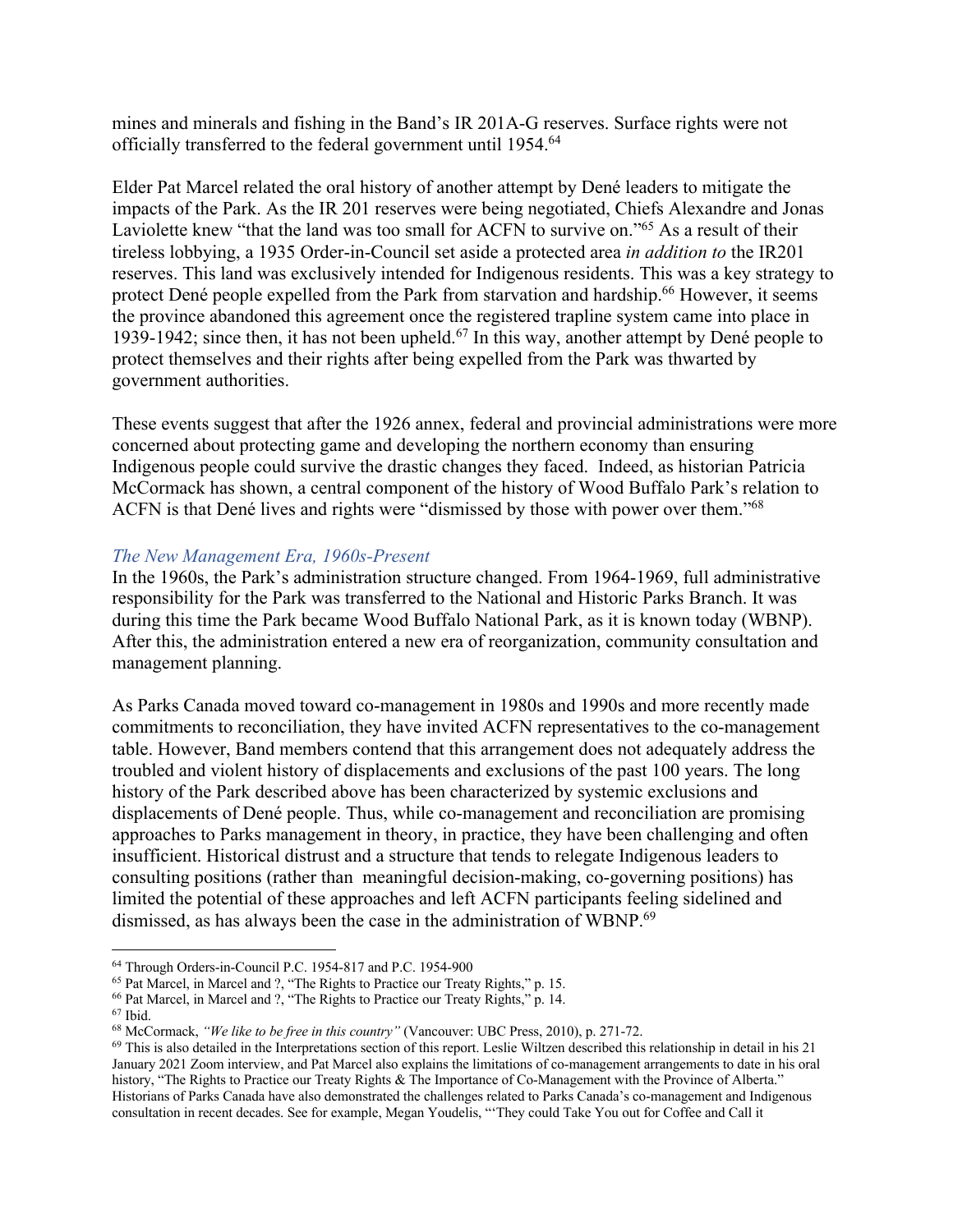## *Conclusion*

From the time of the Park's creation in 1922, through its 1926 expansion and management throughout the 20<sup>th</sup> century, relations between the Park and the Denésuliné people whose lands and waterways it takes up have been troubled. Persistent attempts by Denésuliné residents and leaders to assert their rights, challenge unjust and contradictory policy, and attain some form of protection from the drastic changes they faced usually went ignored. Many people faced years of hardship and increasingly found themselves reliant on government support – the very thing Indian Affairs wished to avoid from the time Park was first proposed. In many ways WBNP played a key role in the history of colonization, elimination and cultural genocide perpetrated against the Denésuliné peoples whose lands and waterways WBNP takes up. This long history of fraught relations with the Denésuliné resulted in a number of harmful intergenerational impacts, both direct and cumulative, for individuals, families and the community as a whole. These are detailed in the section that follows.

# Section 3: Understanding the Impacts

The history of the Park has led to severe and substantive, direct and cumulative impacts on individuals, families and the community – especially for those who were displaced. The Park creation, expansion and management throughout the  $20<sup>th</sup>$  century gradually eroded Dené rights and sovereignty over a significant portion of their territory and damaged all aspects of the community's health and well-being, governance, kinship relations, and relations to land. These harmful impacts are intergenerational and are experienced by Denésuliné people to this day. To this day, ACFN members experience the intergenerational impacts of evictions from their homes, lands and waterways in the Park, and of separations from family.

*"And myself, I had no land base. It really hurt. It hurts me."*

*Elder Joe Ratfat, 2021*

All individuals interviewed for this report explain various direct and cumulative impacts of the Park's creation, expansion and management, past and present. This section of the report draws heavily on extensive engagement with existing oral histories previously recorded by the community and

interviews conducted for this report. As numerous participants stressed, impacts are direct and cumulative – compounded in a wider history of changes in Denésuliné territories after Treaty 8 – and both immediate and intergenerational, experienced by individuals, families and the community as a whole to this day. While the community's determination, resistance and resilience have ensured their survival throughout this history, the impacts are still keenly felt. In light of this, significant reparative action will be required, and the relationship between ACFN and Parks Canada will need to be transformed, in order to enact genuine reconciliation.

# *Impact 1*

**Displaced from their homes at the Birch River and Peace Point settlements and from other land-use areas and sites throughout the Park, such as at Moose Island, Lake Dene and** 

Consultation!': The Colonial Antipolitics of Indigenous Consultation in Jasper National Park," *Environment and Planning: Economy and Space* 48, no. 7: 1374-92; Megan Youdelis, Roberta Nakoochee, Colin O'Neil, Elizabeth Lunstrum and Robin Roth, " 'Wilderness' revisited: Is Canadian park management moving beyond the 'wilderness' ethic?" *The Canadian Geographer*  (2019): 1-18.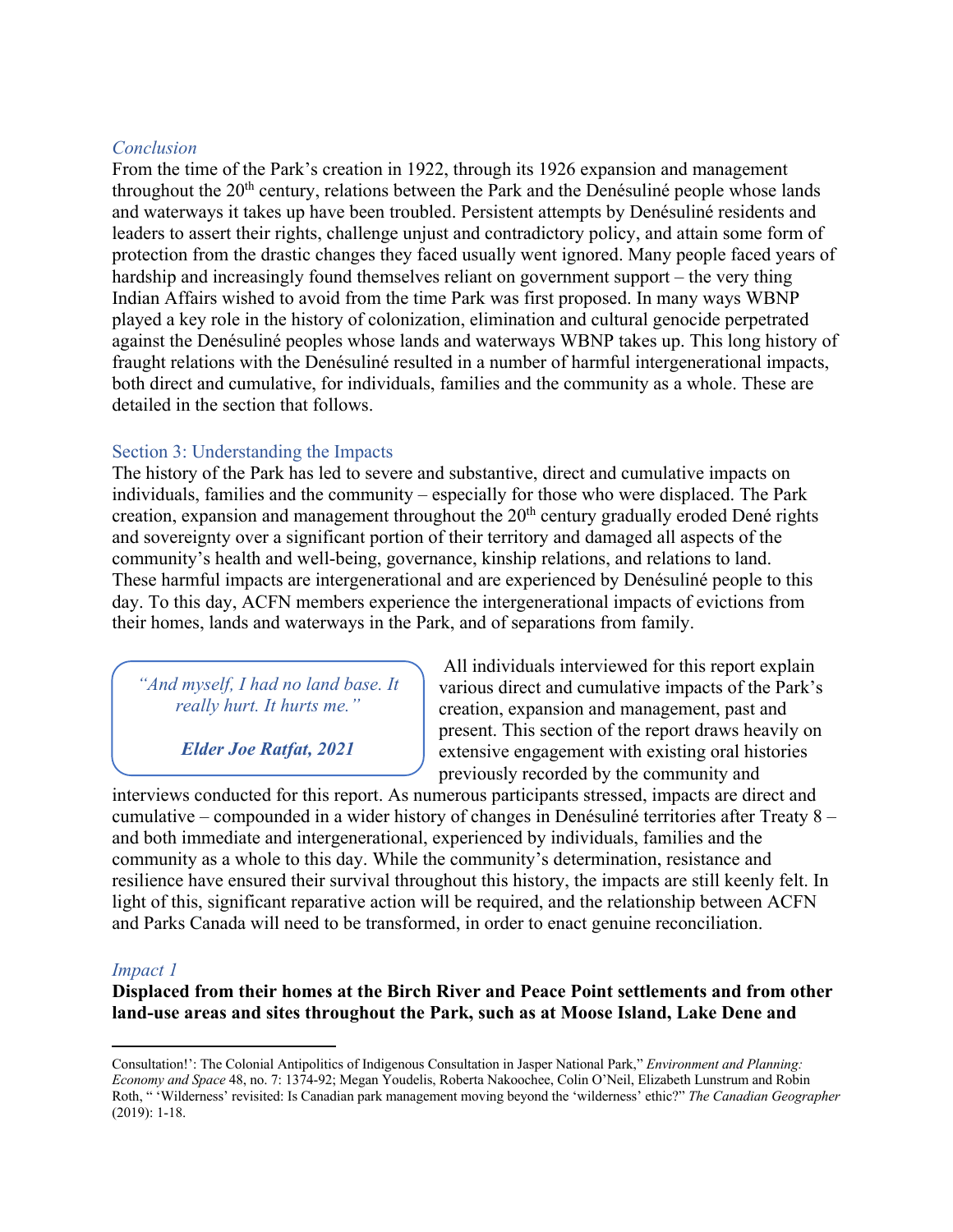# **Lake Mamawi, along the Birch Mountains and along all the rivers noted in Treaty 8, Denésuliné people lost the freedom to practice their deeply rooted land-based ways of living.**

The damage of this impact is multidimensional, involving several layers, including:

- o Erosions of Dené sovereignty and land-based governance systems;
- o Loss of homes and belongings;
- o Periods of starvation, deprivation, and economic hardship;
- o Restrictions on harvesting practices on which people relied for their sustenance and livelihood;
- o Restrictions on access to Dené cultural and spiritual sites and resources, including medicines, spiritual sites and gravesites, within the Park;
- o Restrictions of the intergenerational transmission of Denésuliné land-based knowledge;
- o Limits on Denésuliné language transmission; and
- o Effects of land-based identity.

# *Impact 2*

**As a direct result of the Park's permitting system after 1926 combined with the forced band transfer event of 1944, Denésuliné families were separated, and their wider kinship connections were severed.** Imposed systems of management had long-term impacts on Denésuliné connections to land and water, but also on the family and kinship connections on which the health of the community depended.

The damage of this impact is multidimensional, involving several layers, including:

- o Separations of Denésuliné family members;
- o Disconnections from Denésuliné identity and heritage, especially for those who were forced to transfer to the Cree Band; and
- o Loss of Denésuliné language, especially for those who were forced to transfer to the Cree Band.

# *Impact 3*

**As a direct result of the 1944 forced membership transfer, the Band lost roughly half its population.** As Elder Pat Marcel related, "So, what you see here is the government being guilty for forcible removal from the Park, but also reducing our membership, by forcing our members to join the Cree band. The numbers of the Cree band, right now to the present day, I would assume that almost half are of Dené descent and are Dené members."70

This impact is multi-dimensional and has several layers:

- o Reduced per capita government transfer payments;
- o Weakened political base; and

<sup>70</sup> Marcel and Seegerts, "The Rights to Practice Our Treaty Rights," pp. 18-19.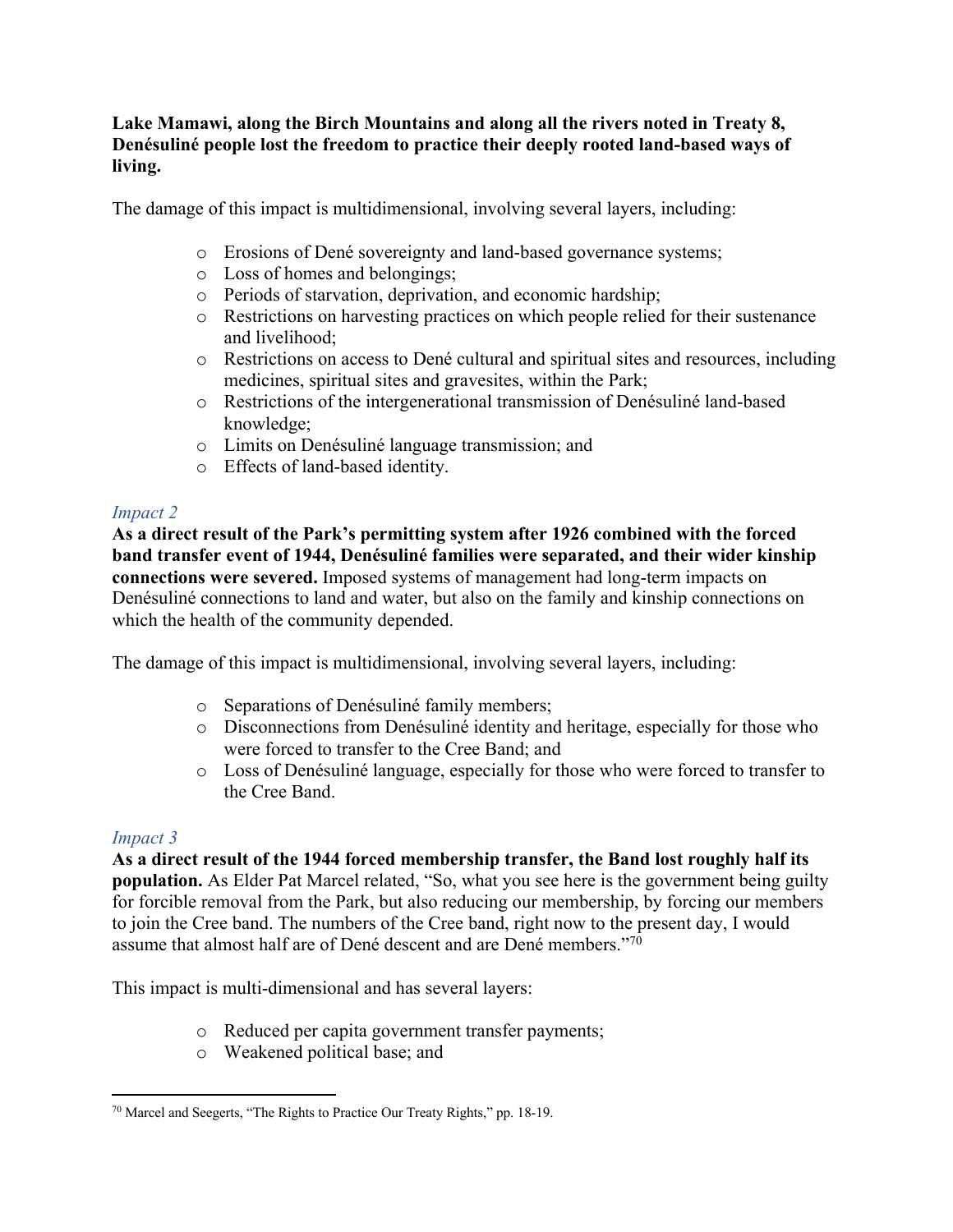o Exacerbated tensions between ACFN and MCFN.

# *Impact 4*

**Being denied their rights to enter and use their lands in the Park, community members' mental health has suffered. To this day, fear and stress about entering the Park or harvesting persist, as well as feelings of landlessness, disconnection, a loss of home, sadness and deflation. Community members' testimony clearly demonstrates these long-term impacts.**

Section 4: Critical Interpretations

## *Interpretation 1*

# **The creation, expansion and management of Wood Buffalo National Park were violations of Denésuliné Treaty and Aboriginal rights enshrined in Treaty 8.**

This interpretation has been clearly articulated by Denésuliné Elders, leaders, residents and landusers since the beginning of the Park's history. It has been upheld in the oral record through generations. The Treaty protected Denésuliné rights to use and occupy their territories, ensuring

they could freely move and harvest throughout the land as they always had done. It states: "they shall have right to pursue their usual vocations of hunting, trapping and fishing throughout the tract surrendered as heretofore described."71

Especially after the Park expansion in 1926, the Band saw its Treaty rights summarily dismissed, eroded and violated. Elder Horace Adam confirms, "at that time,

*"The meaningful practice of our treaty rights depends on having sufficient lands and resources to exercise those rights."*

*ACFN Elders, 2010*

after the treaty was signed, and the federal government took over the National Park, so the Indigenous people didn't get access, so the park was stolen."72 Chief Allan Adam states, "Wood Buffalo National Park was created on infringement of treaty rights."73 Leslie Wiltzen confirms: "when you look at Treaty 8, when it was signed… in 1899, we were told we'd be able to, to hunt, carry our traditional activities… So, when the treaty was signed, that was all assigned there saying that, that was ACFN traditional territory…Then all of a sudden…speed it up to 1926, we were told to leave... Now tell me if that's breaking treaty... the treaty was broken."<sup>74</sup> As Victoria Mercredi succinctly said in 1998, "They broke their word long ago."75

# *Interpretation 2*

**The Band did not consent to, and indeed actively protested against, the Park's creation, expansion and management in their territories. The Park administration largely overlooked or ignored their claims, protests and concerns.** 

<sup>71</sup> Treaty No. 8. https://www.rcaanc-cirnac.gc.ca/eng/1100100028813/1581293624572#chp4.

<sup>72</sup> WBNP2021-Horace Adam-03-19-21.

<sup>73</sup> WBNP2021-Chief Allan Adam-02-02-21.

<sup>74</sup> WBNP2021-Leslie Wiltzen-01-21-21. 75 Transcript of interview with Victoria Mercredi, 20 Jan. 1998, tape 2, p. 45.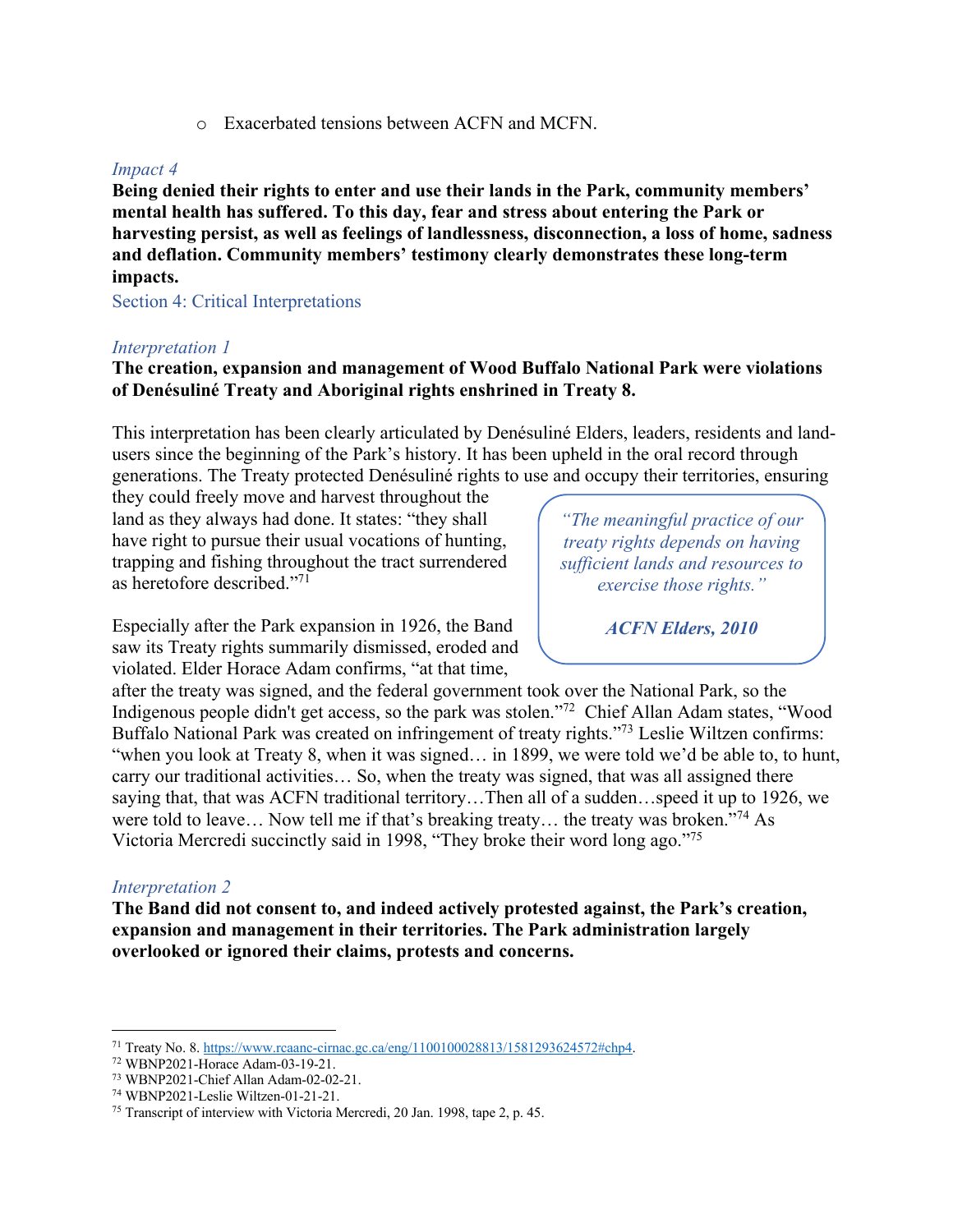Oral and archival evidence demonstrate that Denésuliné residents, land-users and leaders were not meaningfully consulted or informed about the Park's creation and expansion, the 1944 membership transfer, or changes to the permitting systems and harvesting laws that occurred throughout the  $20<sup>th</sup>$  century. This lack of meaningful consultation was a key feature of the history of the Park. Elder Fred Deranger explains, "[T]hey came out of the blue…there was never direct dialogue between the [Park] people coming in and Denésuliné from Lake Athabasca… For 200 years we supplied them. We did everything for them. And they never consulted us."<sup>76</sup> Furthermore, the oral historical records suggest that, if there was any consultation, Dené leaders were led to believe that lands taken up for the Park in 1922 and then again in 1926 were only being loaned temporarily to the government, and that the people would be able to carry on practicing their Treaty rights throughout the loaned Parklands without impediment. Although the administration did allow a limited amount of Indigenous use in the early history of the Park, it only did so due to pressure from Indian Affairs. The general lack of meaningful consultation continues to characterize the Park's interactions with ACFN members to this day.

Dené leaders and land-users regularly protested against the Park, indicating that they had not consented, that their Treaty rights were being violated, and that the Park and surrounding harvesting laws were causing extreme suffering. For the most part, Parks administration denied, dismissed or outright mocked Dené claims and protests.

# *Interpretation 3*

**The Parks administration re-framed Denésuliné rights as "privileges" and, through active enforcement of the permit system and regulations, criminalized Denésuliné rights in the land and waterways overtaken by the Park.** 

Especially with the new permitting system after 1926, parks administrators re-framed Dené rights in their own territories as privileges to be granted by the state.<sup>77</sup> This attitude was a driving characteristic of the history of the Park. For example, Maxwell Graham contended that only "a few" Indigenous locals regularly hunted in the area, and that the majority did "not possess any special rights entitling them by treaty to hunt through that territory.<sup>"78</sup>

By re-framing rights as privileges granted by the state, the administration ultimately criminalized the practice of Denésuliné treaty rights within the Park. Over time, park wardens and administrators enforced access and harvesting rules with varying levels of severity, which excluded those Denésuliné harvesters who were not granted "privileges" by the administration. In the end, this granted a great deal of power to the Park administration to control Denésuliné lives and land use in a portion of their territories. As one Elder questioned: "Like now, I'm baffled, who's the park? And how come they got to own Dené Nation land? And this control?...And they're in control, I'll tell you that much."<sup>79</sup>

<sup>76</sup> WBNP2021-Fred Deranger-03-19-21.

<sup>77</sup> This view is also pointed out in Peterson, *"*Exploring the Egg Lake*.*"

<sup>78</sup> Maxwell Graham to O.S. Finnie, Memorandum, "Statement as to the Causes that Led Up to the Creation of the Wood Buffalo Park," LAC RG85 Vol 1213, File 400-2-3, v. 1, p. 3. 79 WBNP2021-Anon05-03-16-21.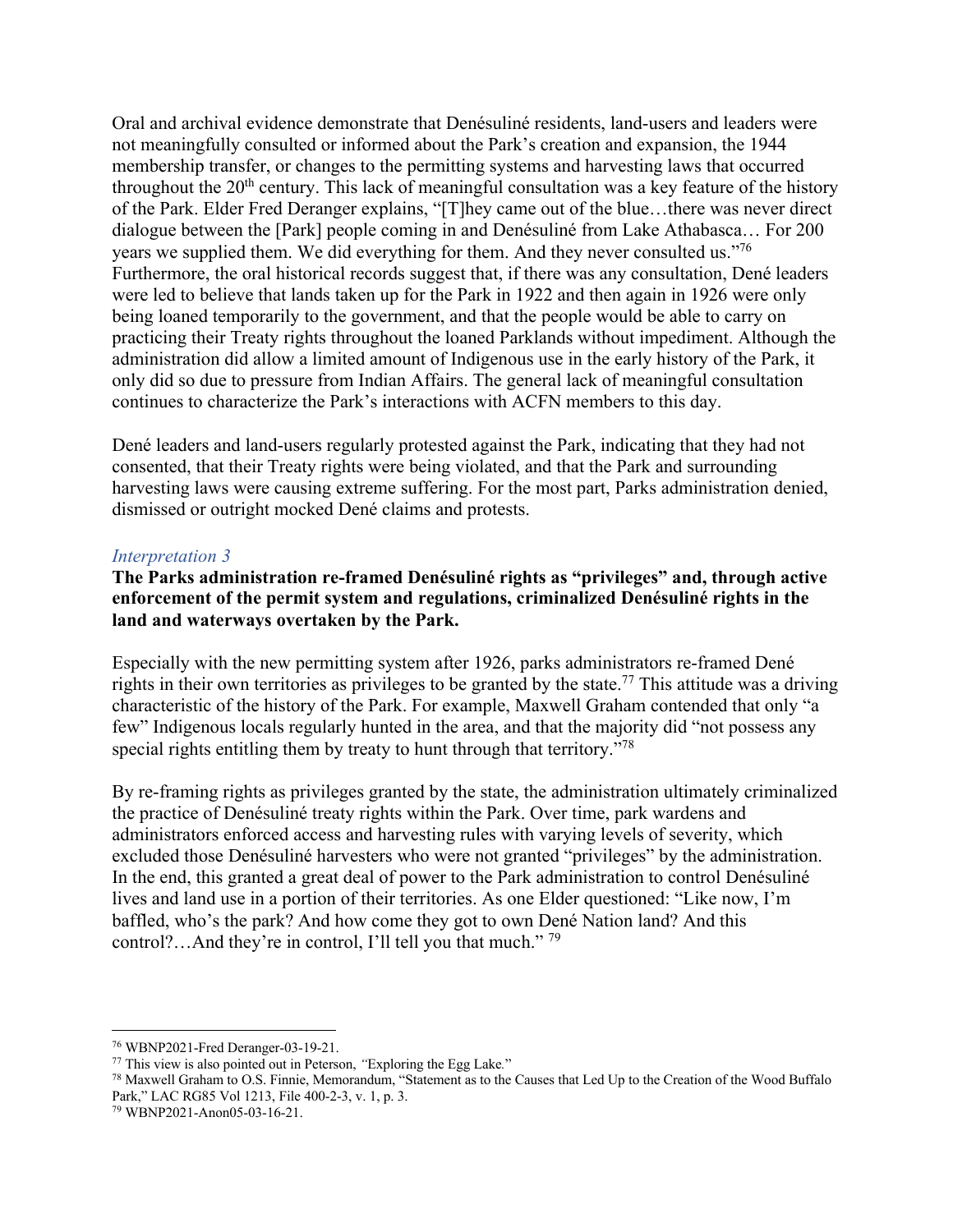## *Interpretation 4*

**The park administration prioritized preserving and conserving animals over human lives. Its preservation and conservation policies were steeped in the racialized rhetoric about Indigenous land use common to the time.** 

Throughout the history of the Park the mission to protect bison and to conserve fur-bearing animals usually trumped Denésuliné rights (which had been re-framed by government officials as privileges), and often took precedence over the dire need of those experiencing economic hardship and starvation after being removed from the Park. Administrators believed Indigenous harvesters were irresponsible and reckless and would contribute to the extinction of endangered species. Thus, Indigenous presence in the Park was seen as incongruous with its intention to

preserve and conserve animals. Thus, as the late Elder Alec Bruno stated, "As I see it the government had eradicated our people from their homeland just to be replaced by bison. This is unacceptable at any given time – the government had more concern for the animals than they did for our people."80

*"If WBNP was not created many of these people would still have access to their traditional land; because of WBNP these people were denied access to their home land, this to me is not right, people should come first before the bison."*

*Charlie Mercredi, n.d.*

## *Interpretation 5*

## **Park policy privileged Cree over Dené rights, needs and concerns.**

ACFN members have questioned why the government appears to have privileged Cree claims to the lands in the Park over Denésuliné claims, even though the Treaty clearly states that the lands and waterways within the Park had belonged to the Denésuliné. They question why most of the Cree band was successful in retaining residency and harvesting rights in the Park after 1926, while more than half of the Chipewyan band was denied and evicted, and the other half eventually transferred to the Cree band in 1944. One Elder wonders: "the big question is, why? Why were the Crees given preferential [treatment]?"<sup>81</sup> This policy position exacerbated tension between the Cree and Chipewyan Band and led to divisions within the Band and within families.

### *Interpretation 6*

**The allowance of some industry/commercial activity within the Park while Dené people were denied the ability to practice their harvesting rights and stewarding responsibilities was arbitrary and contradictory.**

National Parks scholars Youdelis et. al. note in their sweeping summary of displacements perpetrated by Parks Canada, that Indigenous land-use activities and economic pursuits were often severely restricted by Parks Canada while other forms of economic activity, primarily undertaken by non-Indigenous people and businesses, were deemed acceptable (e.g.,

<sup>80</sup> Alec Bruno, Written Questionnaire. 81 WBNP2021-Keltie Paul and anonymous Elder-11-25-21.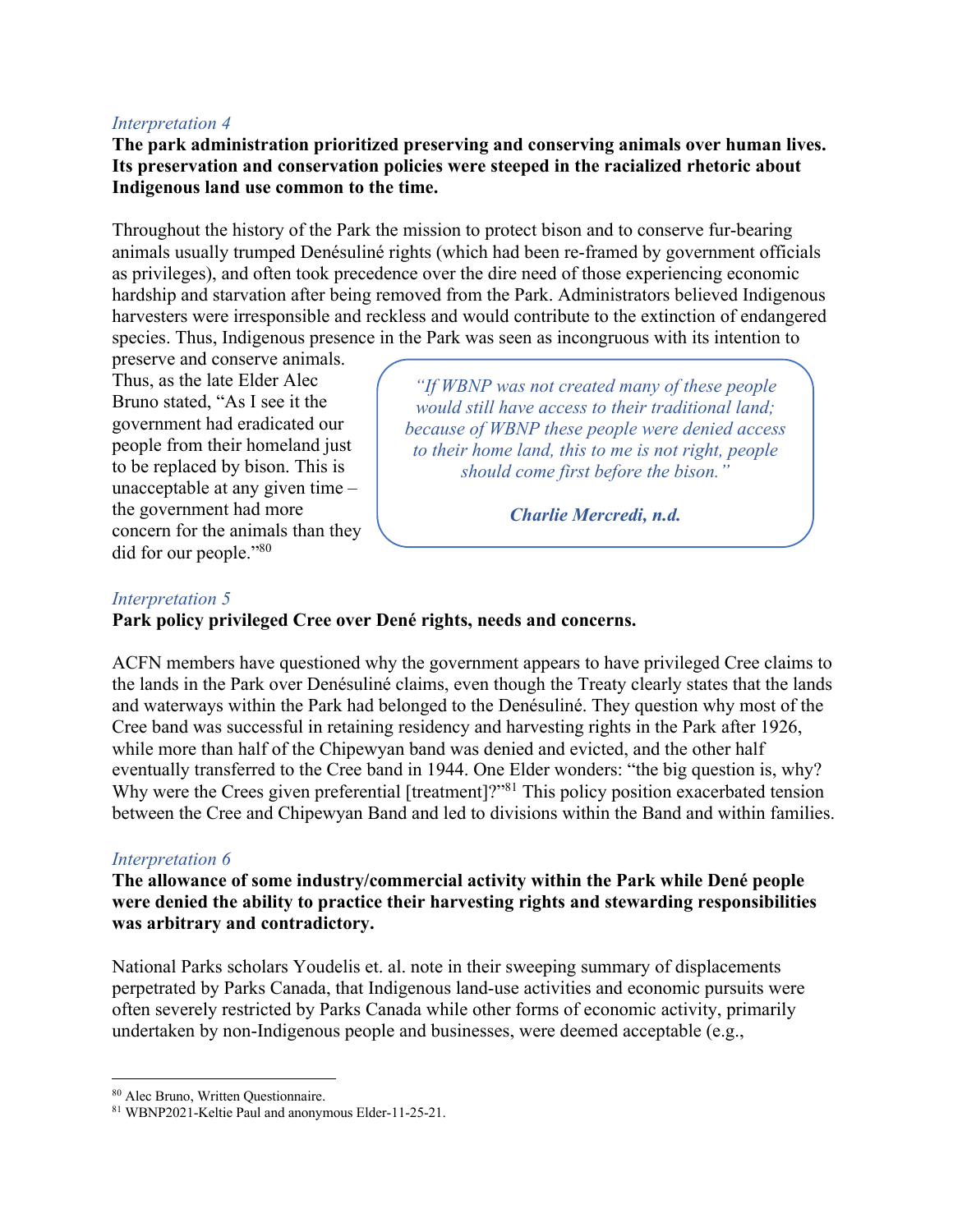development of hotels and restaurants in park boundaries).<sup>82</sup> Furthermore, restrictions or exclusions on Indigenous lifeways have remained the norm within and around parks, while "nearly unbridled" extractive activity has continued on the lands immediately adjacent to Park boundaries.

These contradictory and seemingly arbitrary distinctions between Indigenous and non-Indigenous land-use, and between extractive activities on either side of Park boundaries, were key features of the history of WBNP. For example, commercial fishing by several large Canadian fisheries was permitted in some of WBNP's lakes for much of the 20<sup>th</sup> century, and a bison slaughter program that commercialized bison meat in the 1950s and 1960s allowed sports hunters to slaughter bison each year for export to the south. Meanwhile, subsistence harvesters were (and still are) prohibited from hunting a bison to feed their families and communities. Although industrial and commercial development sometimes afforded wage labour opportunities to displaced Dené residents, they favoured economic activity primarily undertaken by settler industrialists and business-owners over the subsistence needs and economic activities of local Denésuliné peoples. Furthermore, 20<sup>th</sup> century commercial and industrial activity often placed more pressure on Indigenous lands, waters and people (e.g., by depleting fish stocks or extractive industries polluting waterways), and put Indigenous harvesters and economic practices at a significant disadvantage.<sup>83</sup>

# *Interpretation 7*

# The Park's creation, expansion and management throughout the 20<sup>th</sup> century led directly **to a number of multilayered, intergenerational impacts, with which the community is still dealing with today.**

Evictions from the Park after 1926, the restrictive permitting system, and the powerful warden system that enforced them, as well as a suite of restrictive game regulations throughout the  $20<sup>th</sup>$ century, led directly to an erosion of Denésuliné sovereignty over the land and water, as well as to hunger and economic hardship. Dené residents and land-users lost access to their land-based ways of living and were removed from their homes, harvesting areas and belongings. Park policy, especially the permitting system that was largely exclusive of Dené people, led directly to separations within the community and even within immediate families. The forced transfer from the Chipewyan Band to the Cree Band in 1944 further divided the community and strengthened existing divisions that had resulted from the permitting system that excluded many Denésuliné families and harvesters from the Park. Several Elders and community members shared their personal testimony about the harmful effects of this transfer: families were "ripped apart," Dené people were stripped of their language and identity, and many were unable to live off the land and water after some time. They struggled for generations thereafter with these losses.

Furthermore, the gradual movement from land-use to town-life was a direct impact of the Park with intergenerational implications. It led to a loss of Denésuliné language speakers and land users, and an interruption of the transmission of land-based knowledge and practices. These intergenerational impacts are directly linked to Park policy. Ultimately, with free access to their

<sup>82</sup> See Youdelis et. al., "Wilderness' revisited."

<sup>83</sup> See, for example, Youdelis et. al., "'Wilderness' revisited: Is Canadian park management moving beyond the 'wilderness' ethic?" *The Canadian Geographer* (2019): 2.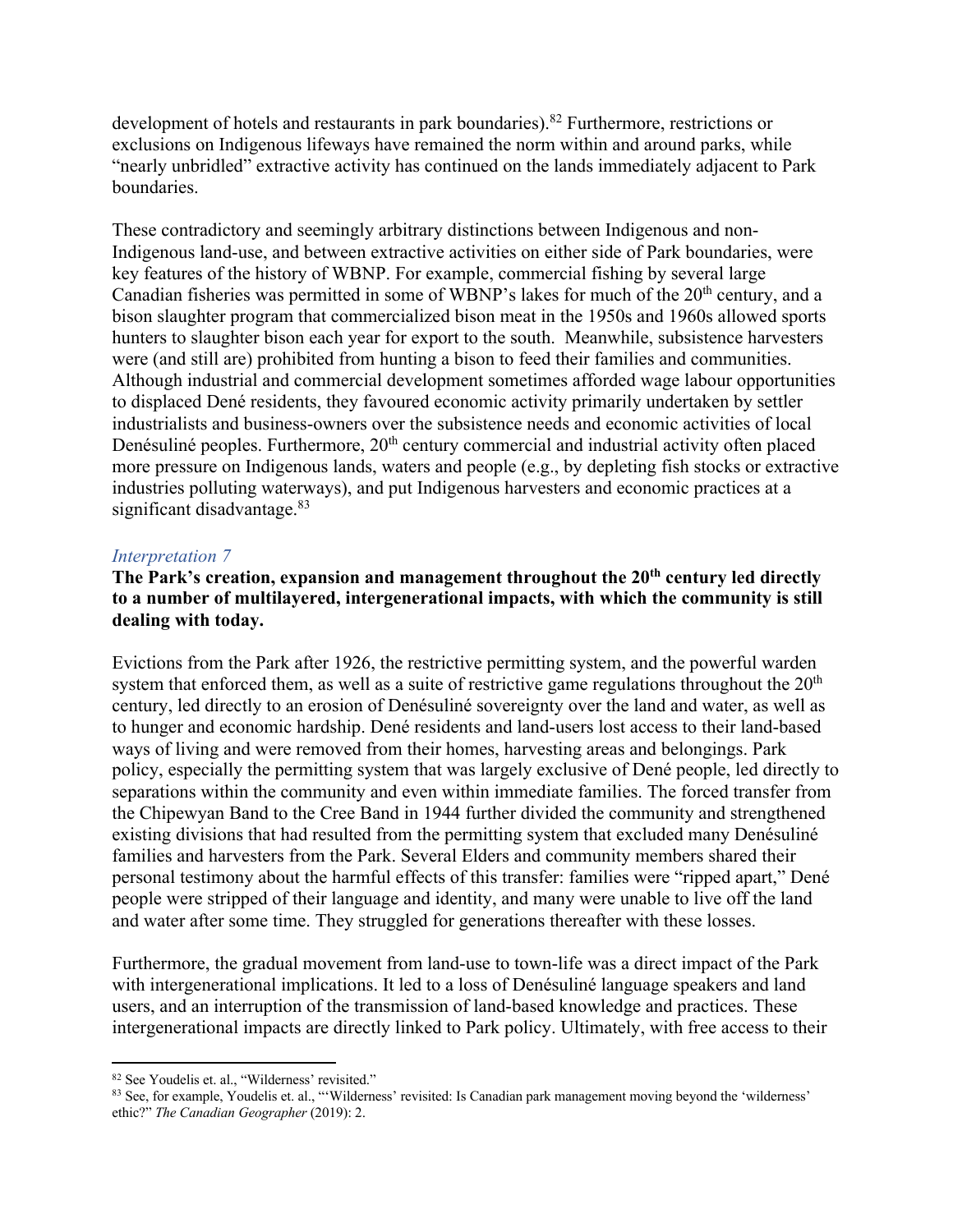traditional territory taken up by the Park, and increased capacity to practice land use, rights and sovereignty and kinship connections, Denésuliné people who were forced outside of the Park might not have faced such severe loss, deprivation and trauma.

# *Interpretation 8*

**The direct impacts of the Park were also compounded and intensified in the context of Canadian colonization, elimination and cultural genocide. The Park was one major source of transformation among others that worked to remove Denésuliné peoples from the land, sought to eliminate local languages and cultural practices, and separated Indigenous families throughout Northern Alberta.**

The Park's history and impacts must also be understood within a wider historical context. In addition to the direct impacts, indirect and cumulative impacts of Park policy resulted from a wider history of colonization of Denésuliné lands through settlement and industry, environmental changes (e.g., the destruction of the fur economy in the Athabasca Delta after the construction of the W.A.C. Bennett Dam in 1967) and cultural genocide (e.g., at Holy Angels Residential School) taking place in Indigenous lands in Northern Alberta.

The violation of treaty rights, the forcible removals, the 1944 transfer and the imposition of conservation law, were extensions of this wider history. As noted in *Footprints on the Land,*  "The history of the ACFN describes an originally healthy and relatively affluent society that over the last 250 years – since the arrival of the European fur trade – has been colonized and disenfranchised and has been losing traditional lands."84

Park policies were supported by racist ideologies that positioned Euro-Canadian ways of living and land-use as the ideal, and Indigenous people's land-use as "backwards." These policies went hand-in-hand with residential schools, which were intended to "assimilate" people into the idealized colonial culture. Displacing Indigenous people from their territories allowed the state to "use" and "develop" the lands that they perceived to be wasted by Indigenous residents. In these ways, Park policy, the discourses that supported it, and the wider context of racism, colonialism and cultural genocide all worked together to displace, harm and disempower Denésuliné peoples. Chief Allan Adam states: "It was all part of it. Everything, everything played into it…residential [school] was created there to take the people off the land and everything because the government knew that land was full of resources...the Dené people were very healthy at the time."<sup>85</sup>

# *Interpretation 9*

**The new co-management strategies of Parks Canada and WBNP are not doing enough to fix the problem. A public, formal apology, and specific retributive action will be required to move forward in a true spirit of reconciliation.** 

Community members and Elders interviewed for this research have indicated that the Park's current co-management strategies are not adequate to meaningfully address the Park's violent, fraught history and its direct and cumulative intergenerational impacts on Denésuliné peoples.

<sup>84</sup> ACFN, *Footprints on the Land,* p. 9.

<sup>85</sup> Zoom interview with Chief Allan Adam. 2 February, 2021.